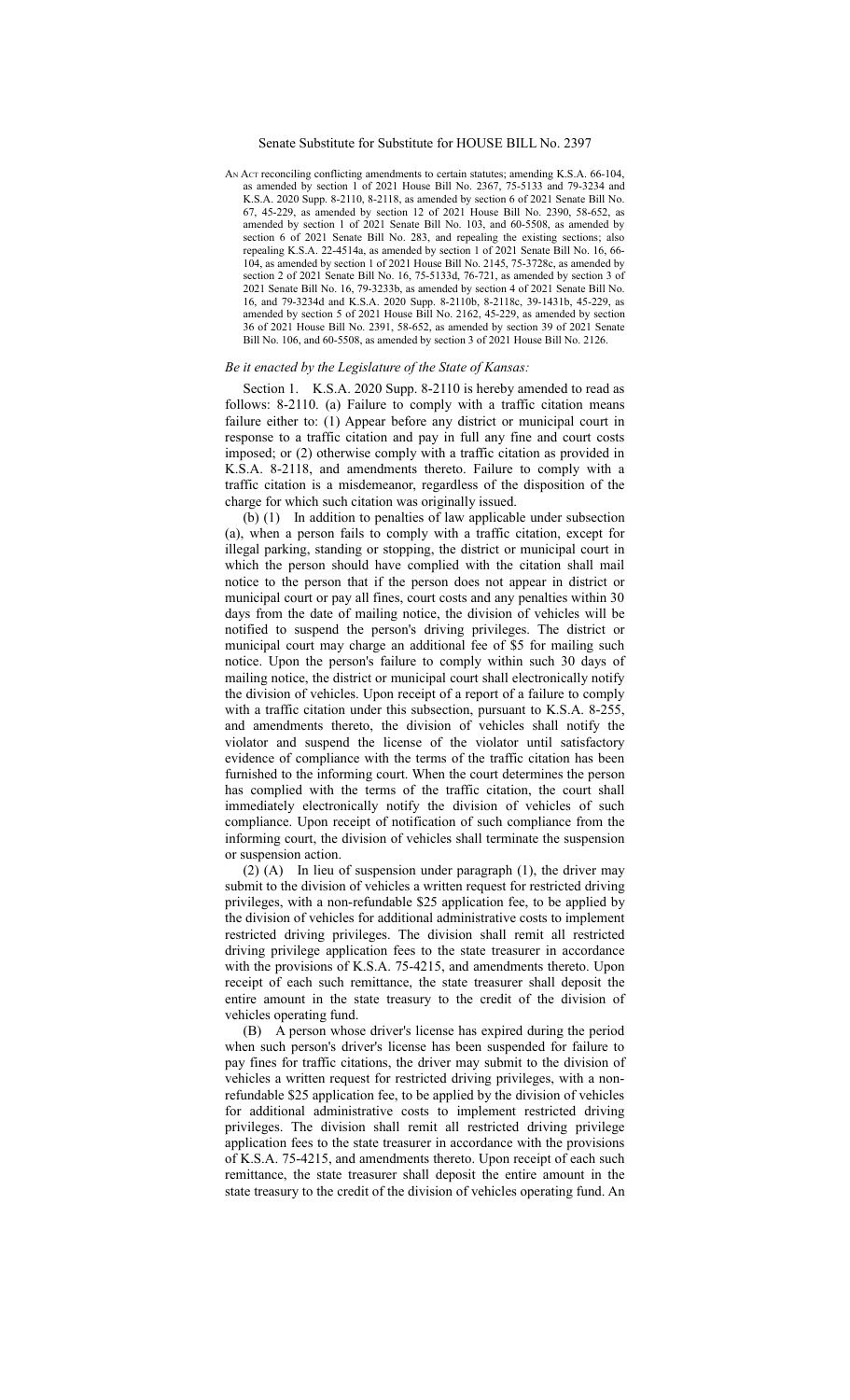individual shall not qualify for restricted driving privileges pursuant to this section unless the following conditions are met: (i) The suspended license that expired was issued by the division of vehicles; (ii) the suspended license resulted from the individual's failure to comply with a traffic citation pursuant to subsection (b) $(1)$ ; (iii) the traffic citation that resulted in the failure to comply pursuant to subsection  $(b)(1)$  was issued in this state; and (iv) the individual has not previously received a stayed suspension as a result of a driving while suspended conviction.

(C) Upon review and approval of the driver's eligibility, the driving privileges will be restricted by the division of vehicles for a period up to one year or until the terms of the traffic citation have been complied with and the court shall immediately electronically notify the division of vehicles of such compliance. If the driver fails to comply with the traffic citation within the one year restricted period, the driving privileges will be suspended by the division of vehicles until the court determines the person has complied with the terms of the traffic citation and the court shall immediately electronically notify the division of vehicles of such compliance. Upon receipt of notification of such compliance from the informing court, the division of vehicles shall terminate the suspension action. When restricted driving privileges are approved pursuant to this section, the person's driving privileges shall be restricted to driving only under the following circumstances: (i) In going to or returning from the person's place of employment or schooling; (ii) in the course of the person's employment; (iii) in going to or returning from an appointment with a health care provider or during a medical emergency; and (iv) in going to and returning from probation or parole meetings, drug or alcohol counseling or any place the person is required to go by a court.

 $(c)$  (1) Prior to July 1, 2018, except as provided in subsection (d), when the district or municipal court notifies the division of vehicles of a failure to comply with a traffic citation pursuant to subsection (b), the court shall assess a reinstatement fee of \$59 for each charge on which the person failed to make satisfaction regardless of the disposition of the charge for which such citation was originally issued and regardless of any application for restricted driving privileges. Such reinstatement fee shall be in addition to any fine, restricted driving privilege application fee, district or municipal court costs and other penalties. The court shall remit all reinstatement fees to the state treasurer in accordance with the provisions of K.S.A. 75-4215, and amendments thereto. Upon receipt of each such remittance, the state treasurer shall deposit the entire amount in the state treasury and shall credit 42.37% of such moneys to the division of vehicles operating fund, 31.78% to the community alcoholism and intoxication programs fund created by K.S.A. 41-1126, and amendments thereto, 10.59% to the juvenile alternatives to detention fund created by K.S.A. 79-4803, and amendments thereto, and 15.26% to the judicial branch nonjudicial salary adjustment fund created by K.S.A. 2020 Supp. 20-1a15, and amendments thereto.

(2) On and after July 1, 2018, except as provided in subsection (d), when the district or municipal court notifies the division of vehicles of a failure to comply with a traffic citation pursuant to subsection (b), the court shall assess a reinstatement fee of \$100 for each charge on which the person failed to make satisfaction regardless of the disposition of the charge for which such citation was originally issued and regardless of any application for restricted driving privileges. Such reinstatement fee shall be in addition to any fine, restricted driving privilege application fee, district or municipal court costs and other penalties. The court shall remit all reinstatement fees to the state treasurer in accordance with the provisions of K.S.A. 75-4215, and amendments thereto. Upon receipt of each such remittance, the state treasurer shall deposit the entire amount in the state treasury and shall credit the first \$15 of such reinstatement fee to the judicial branch nonjudicial salary adjustment fund and of the remaining amount, 29.41% of such moneys to the division of vehicles operating fund, 22.06% to the community alcoholism and intoxication programs fund created by K.S.A. 41-1126, and amendments thereto, 7.36% to the juvenile alternatives to detention fund created by K.S.A. 79-4803, and amendments thereto, and 41.17% to the judicial branch nonjudicial salary adjustment fund created by K.S.A. 2020 Supp. 20-1a15, and amendments thereto.

(d) The district court or municipal court shall waive the reinstatement fee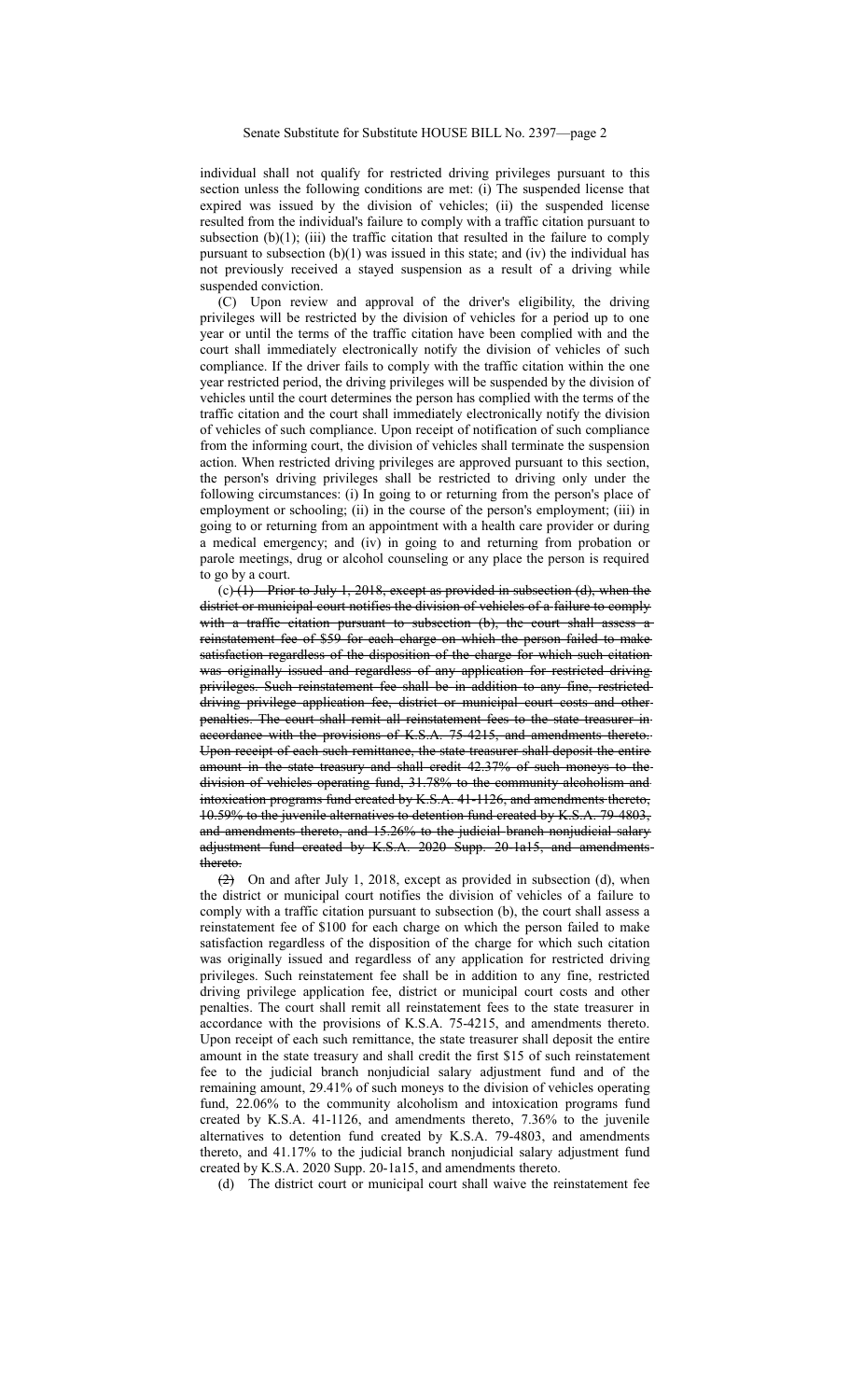provided for in subsection (c), if the failure to comply with a traffic citation was the result of such person enlisting in or being drafted into the armed services of the United States, being called into service as a member of a reserve component of the military service of the United States, or volunteering for such active duty, or being called into service as a member of the state of Kansas national guard, or volunteering for such active duty, and being absent from Kansas because of such military service.

(e) A person who is assessed a reinstatement fee pursuant to subsection (c) may petition the court that assessed the fee at any time to waive payment of the fee, any additional charge imposed pursuant to subsection (f), or any portion thereof. If it appears to the satisfaction of the court that payment of the amount due will impose manifest hardship on the person or the person's immediate family, the court may waive payment of all or part of the amount due or modify the method of payment.

(f) Except as provided further, the reinstatement fee established in this section shall be the only fee collected or moneys in the nature of a fee collected for such reinstatement. Such fee shall only be established by an act of the legislature and no other authority is established by law or otherwise to collect a fee. On and after July 1, 2017, through June 30, 2019, *On and after July 1, 2019, through June 30, 2025,* the supreme court may impose an additional charge, not to exceed \$22 per reinstatement fee, to fund the costs of non-judicial personnel.

Sec. 2. K.S.A. 2020 Supp. 8-2118, as amended by section 6 of 2021 Senate Bill No. 67, is hereby amended to read as follows: 8-2118. (a) A person charged with a traffic infraction shall, except as provided in subsection (b), appear at the place and time specified in the notice to appear. If the person enters an appearance, waives right to trial, pleads guilty or no contest, the fine shall be no greater than that specified in the uniform fine schedule in subsection (c) and court costs shall be taxed as provided by law.

(b) Prior to the time specified in the notice to appear, a person charged with a traffic infraction may enter a written appearance, waive right to trial, plead guilty or no contest and pay the fine for the violation as specified in the uniform fine schedule in subsection (c) and court costs provided by law. Payment may be made in any manner accepted by the court. The traffic citation shall not have been complied with if the payment is not honored for any reason, or if the fine and court costs are not paid in full. When a person charged with a traffic infraction makes payment without executing a written waiver of right to trial and plea of guilty or no contest, the payment shall be deemed such an appearance, waiver of right to trial and plea of no contest.

(c) The following uniform fine schedule shall apply uniformly throughout the state but shall not limit the fine that may be imposed following a court appearance, except an appearance made for the purpose of pleading and payment as permitted by subsection (a). The description of offense contained in the following uniform fine schedule is for reference only and is not a legal definition.

| Description of Offense                                                               | Statute                             | Fine                                                                                                                                                                                                                                                               |
|--------------------------------------------------------------------------------------|-------------------------------------|--------------------------------------------------------------------------------------------------------------------------------------------------------------------------------------------------------------------------------------------------------------------|
| Unsafe speed for prevailing<br>conditions                                            | 8-1557                              | \$75                                                                                                                                                                                                                                                               |
| Exceeding maximum speed<br>limit; or speeding in zone<br>posted by the state depart- | 8-1558<br>to<br>8-1560              | 1-10 mph over the<br>limit, \$45                                                                                                                                                                                                                                   |
| ment of transportation; or<br>speeding in locally posted<br>zone                     | 8-1560a<br><sub>or</sub><br>8-1560b | 11-20 mph over the<br>limit, \$45 plus \$6<br>per mph over 10<br>mph over the limit;<br>21-30 mph over the<br>limit, \$105 plus \$9<br>per mph over 20<br>mph over the limit;<br>31 and more mph<br>over the limit, \$195<br>plus \$15 per mph<br>over 30 mph over |

the limit;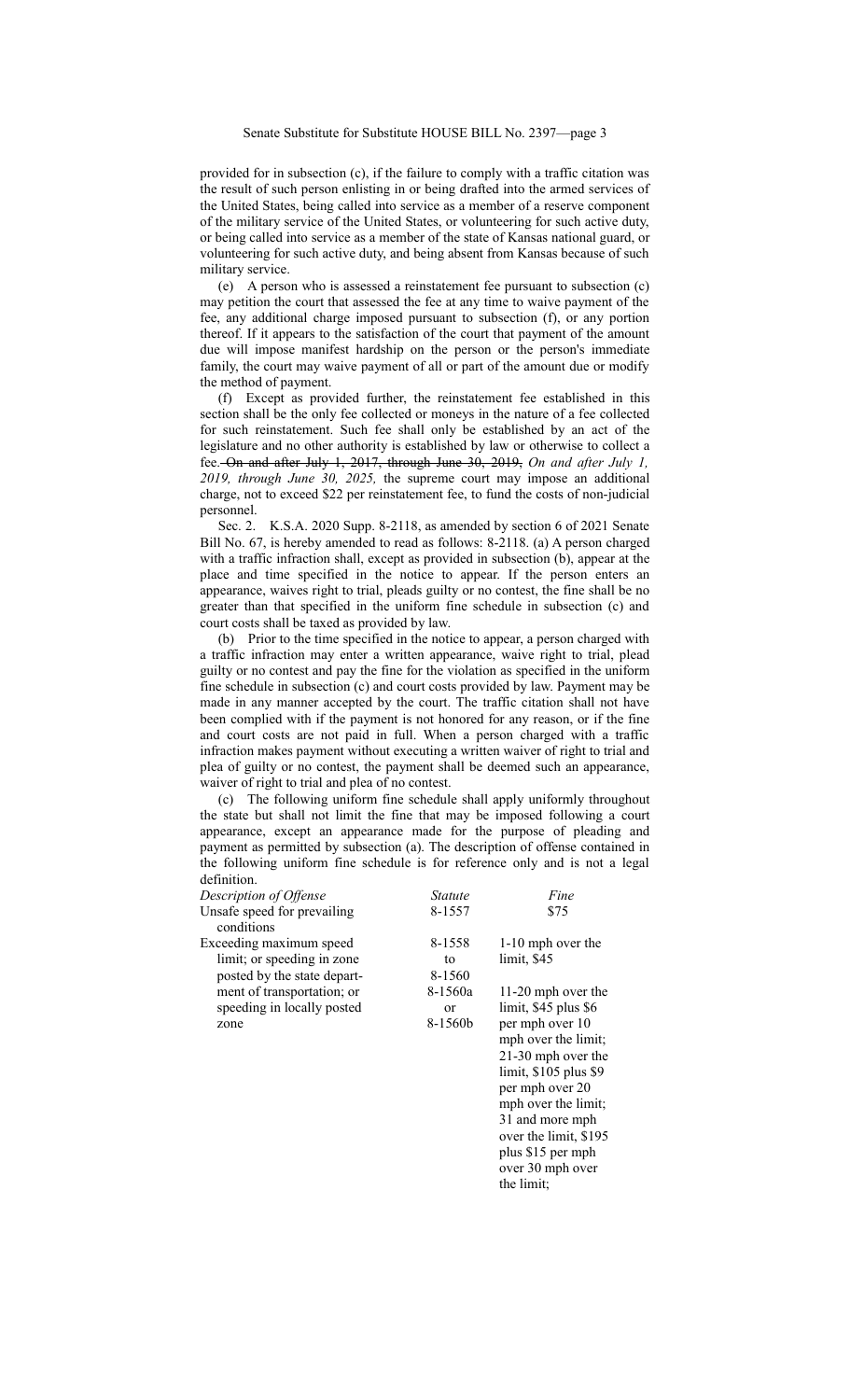Senate Substitute for Substitute HOUSE BILL No. 2397—page 4

| Disobeying traffic control de-         | 8-1507  | \$75  |
|----------------------------------------|---------|-------|
| vice                                   |         |       |
| Violating traffic control signal       | 8-1508  | \$75  |
| Violating pedestrian control<br>signal | 8-1509  | \$45  |
| Violating flashing traffic signals     | 8-1510  | \$75  |
| Violating lane-control signal          | 8-1511  | \$75  |
| Unauthorized sign, signal,             | 8-1512  | \$45  |
| marking or device                      |         |       |
| Driving on left side of roadway        | 8-1514  | \$75  |
| Failure to keep right to pass          | 8-1515  | \$75  |
| oncoming vehicle                       |         |       |
| Improper passing; increasing           | 8-1516  | \$75  |
| speed when passed                      |         |       |
| Improper passing on right              | 8-1517  | \$75  |
| Passing on left with insuffi-          | 8-1518  | \$75  |
| cient clearance                        |         |       |
| Driving on left side where             | 8-1519  | \$75  |
| curve, grade, intersec-                |         |       |
| tion railroad crossing, or             |         |       |
| obstructed view                        |         |       |
| Driving on left in no-passing          | 8-1520  | \$75  |
| zone                                   |         |       |
| Unlawful passing of stopped            | 8-1520a | \$75  |
| emergency vehicle                      |         |       |
| Driving wrong direction on             | 8-1521  | \$75  |
| one-way road                           |         |       |
| Improper driving on laned              | 8-1522  | \$75  |
| roadway                                |         |       |
| Following too close                    | 8-1523  | \$75  |
| Improper crossover on di-              | 8-1524  | \$45  |
| vided highway                          |         |       |
| Failure to yield right-of-way          | 8-1526  | \$75  |
| at uncontrolled intersection           |         |       |
| Failure to yield to approach-          | 8-1527  | \$75  |
| ing vehicle when turning<br>left       |         |       |
| Failure to yield at stop or            | 8-1528  | \$75  |
| yield sign                             |         |       |
| Failure to yield from private          | 8-1529  | \$75  |
| road or driveway                       |         |       |
| Failure to yield to emergency          | 8-1530  | \$195 |
| vehicle                                |         |       |
| Failure to yield to pedestrian         | 8-1531  | \$105 |
| or vehicle working on                  |         |       |
| roadway                                |         |       |
| Failure to comply with re-             | 8-1531a | \$45  |
| strictions in road con-                |         |       |
| struction zone                         |         |       |
| Disobeying pedestrian traffic          | 8-1532  | \$45  |
| control device                         |         |       |
| Failure to yield to pedestrian         | 8-1533  | \$75  |
| in crosswalk; pedestrian               |         |       |
| suddenly entering road-                |         |       |
| way; passing vehicle                   |         |       |
| stopped for pedestrian at              |         |       |
| crosswalk                              |         |       |
| Improper pedestrian crossing           | 8-1534  | \$45  |
| Failure to exercise due care in        | 8-1535  | \$45  |
| regard to pedestrian                   |         |       |
| Improper pedestrian move-              | 8-1536  | \$45  |
| ment in crosswalk                      |         |       |
| Improper use of roadway by             | 8-1537  | \$45  |
| pedestrian                             |         |       |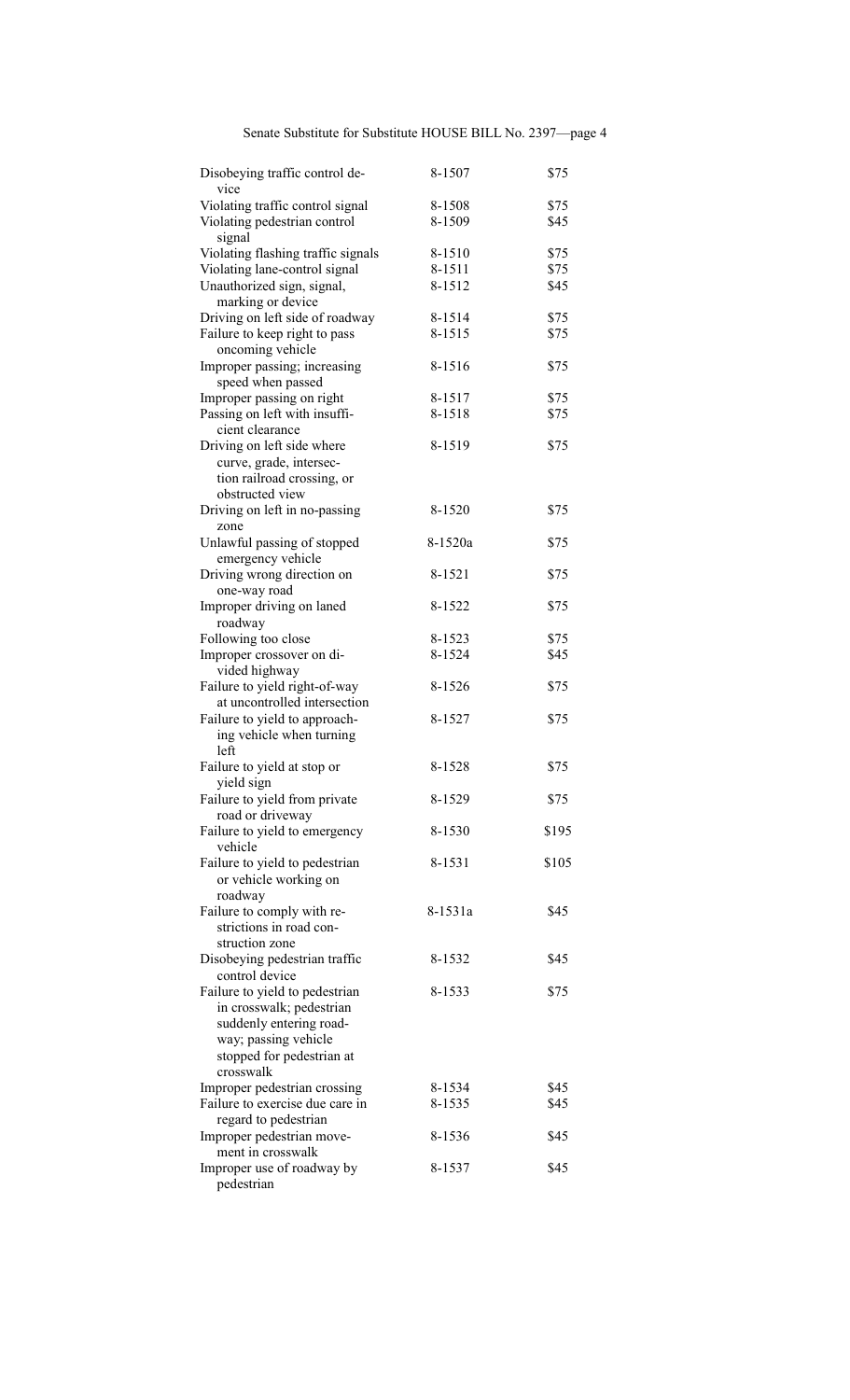| Soliciting ride or business<br>on roadway                                                            | 8-1538  | \$45  |
|------------------------------------------------------------------------------------------------------|---------|-------|
| Driving through safety zone                                                                          | 8-1539  | \$45  |
| Failure to yield to pedestrian<br>on sidewalk                                                        | 8-1540  | \$45  |
| Failure of pedestrian to yield<br>to emergency vehicle                                               | 8-1541  | \$45  |
| Failure to yield to blind pe-<br>destrian                                                            | 8-1542  | \$45  |
| Pedestrian disobeying bridge<br>or railroad signal                                                   | 8-1544  | \$45  |
| Improper turn or approach                                                                            | 8-1545  | \$75  |
| Improper "U" turn                                                                                    | 8-1546  | \$75  |
| Unsafe starting of stopped<br>vehicle                                                                | 8-1547  | \$45  |
| Unsafe turning or stopping,<br>failure to give proper sig-<br>nal; using turn signal un-<br>lawfully | 8-1548  | \$75  |
| Improper method of giving                                                                            | 8-1549  | \$45  |
| notice of intention to turn                                                                          |         |       |
| Improper hand signal                                                                                 | 8-1550  | \$45  |
| Failure to stop or obey                                                                              | 8-1551  | \$195 |
| road crossing signal                                                                                 |         |       |
| Failure to stop at railroad<br>crossing stop sign                                                    | 8-1552  | \$135 |
| Certain hazardous vehicles<br>failure to stop at railroad<br>crossing                                | 8-1553  | \$195 |
| Improper moving of heavy<br>equipment at railroad<br>crossing                                        | 8-1554  | \$75  |
| Vehicle emerging from alley,<br>private roadway, building<br>or driveway                             | 8-1555  | \$75  |
| Improper passing of school<br>bus; improper use of<br>school bus signals                             | 8-1556  | \$315 |
| Improper passing of church<br>or day-care bus; improper<br>use of signals                            | 8-1556a | \$195 |
| Impeding normal traffic<br>by slow speed                                                             | 8-1561  | \$45  |
| Speeding on motor-driven<br>cycle                                                                    | 8-1562  | \$75  |
| Speeding in certain vehicles<br>or on posted bridge                                                  | 8-1563  | \$45  |
| Improper stopping, standing<br>or parking on roadway                                                 | 8-1569  | \$45  |
| Parking, standing or stopping<br>in prohibited area                                                  | 8-1571  | \$45  |
| Improper parking                                                                                     | 8-1572  | \$45  |
| Unattended vehicle                                                                                   | 8-1573  | \$45  |
| Improper backing                                                                                     | 8-1574  | \$45  |
| Driving on sidewalk                                                                                  | 8-1575  | \$45  |
| Driving with view or driving                                                                         | 8-1576  | \$45  |
| mechanism obstructed<br>Unsafe opening of vehicle<br>door                                            | 8-1577  | \$45  |
| Riding in house trailer                                                                              | 8-1578  | \$45  |
| Unlawful riding on vehicle                                                                           | 8-1578a | \$75  |
| Improper driving in defiles,                                                                         | 8-1579  | \$45  |
| canyons, or on grades                                                                                |         |       |
| Coasting                                                                                             | 8-1580  | \$45  |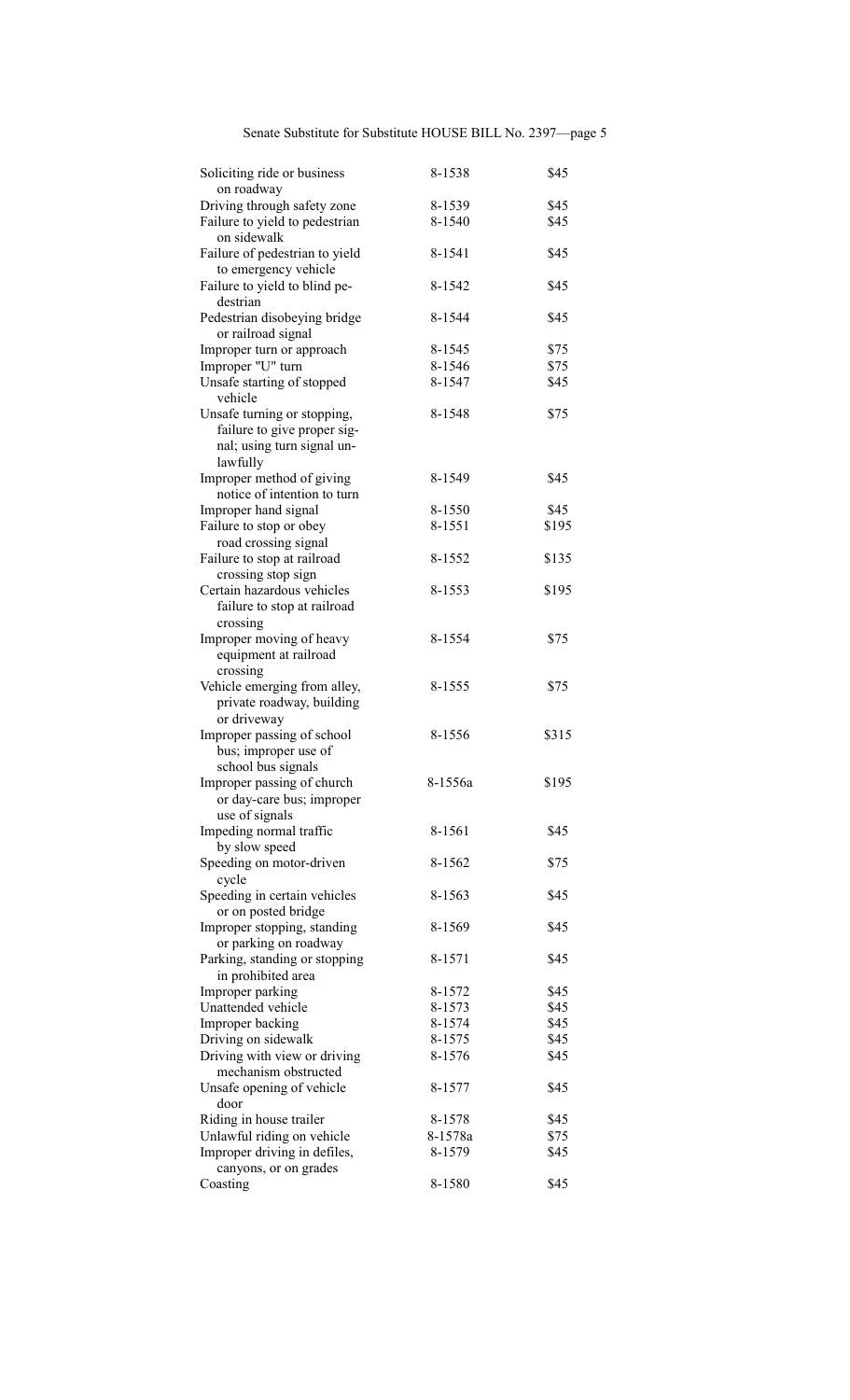Senate Substitute for Substitute HOUSE BILL No. 2397—page 6

| Following fire apparatus too<br>closely         | 8-1581        | \$75  |
|-------------------------------------------------|---------------|-------|
| Driving over fire hose                          | 8-1582        | \$45  |
| Putting glass, etc., on high-<br>way            | 8-1583        | \$105 |
| Driving into intersection,                      | 8-1584        | \$45  |
| crosswalk, or crossing                          |               |       |
| without sufficient space<br>on other side       |               |       |
|                                                 |               | \$45  |
| Improper operation of snow-                     | 8-1585        |       |
| mobile on highway<br>Parental responsibility of | 8-1586        | \$45  |
| child riding bicycle                            |               |       |
| Not riding on bicycle seat;                     | 8-1588        | \$45  |
| too many persons on                             |               |       |
| bicycle                                         |               |       |
| Clinging to other vehicle                       | 8-1589        | \$45  |
| Improper riding of bicycle on                   | 8-1590        | \$45  |
| roadway                                         |               |       |
| Carrying articles on bicycle;                   | 8-1591        | \$45  |
|                                                 |               |       |
| one hand on handlebars                          |               |       |
| Improper bicycle lamps,                         | 8-1592        | \$45  |
| brakes or reflectors                            |               |       |
| Improper operation of mo-                       | 8-1594        | \$45  |
| torcycle; seats; passen-                        |               |       |
| gers, bundles                                   |               |       |
| Improper operation of motor                     | 8-1595        | \$75  |
|                                                 |               |       |
| cycle on laned roadway                          |               |       |
| Motorcycle clinging to other                    | 8-1596        | \$45  |
| vehicle                                         |               |       |
| Improper motorcycle handle-                     | 8-1597        | \$75  |
| bars or passenger                               |               |       |
| equipment                                       |               |       |
| Motorcycle helmet and eye-                      | 8-1598        | \$45  |
|                                                 |               |       |
| protection requirements                         |               |       |
| Unlawful operation of all-ter-                  | 8-15,100      | \$75  |
| rain vehicle                                    |               |       |
| Unlawful operation of                           | 8-15,101      | \$75  |
| low-speed vehicle                               |               |       |
| Littering                                       | 8-15,102      | \$115 |
| Disobeying school crossing                      | 8-15,103      | \$75  |
| guard                                           |               |       |
|                                                 |               |       |
| Unlawful operation of micro                     | 8-15,106      | \$75  |
| utility truck                                   |               |       |
| Failure to remove vehicles in                   | 8-15,107      | \$75  |
| accidents                                       |               |       |
| Unlawful operation of golf                      | 8-15,108      | \$75  |
| cart                                            |               |       |
| Unlawful operation of work-                     | 8-15,109      | \$75  |
|                                                 |               |       |
| site utility vehicle                            |               |       |
| Unlawful display of license                     | 8-15,110      | \$60  |
| plate                                           |               |       |
| Unlawful text messaging                         | 8-15,111      | \$60  |
| Unlawful passing of a waste                     | 8-15,112      | \$45  |
| collection vehicle                              |               |       |
| Unlawful operation of                           | $8 - 15, 113$ | \$45  |
| electric-assisted scooter                       |               |       |
|                                                 |               |       |
| Unlawful passing of a utility or                | section 5     | \$105 |
| telecommunications vehicle                      |               |       |
| Equipment offenses that are                     | 8-1701        | \$75  |
| not misdemeanors                                |               |       |
| Driving without lights when                     | 8-1703        | \$45  |
| needed                                          |               |       |
| Defective headlamps                             | 8-1705        | \$45  |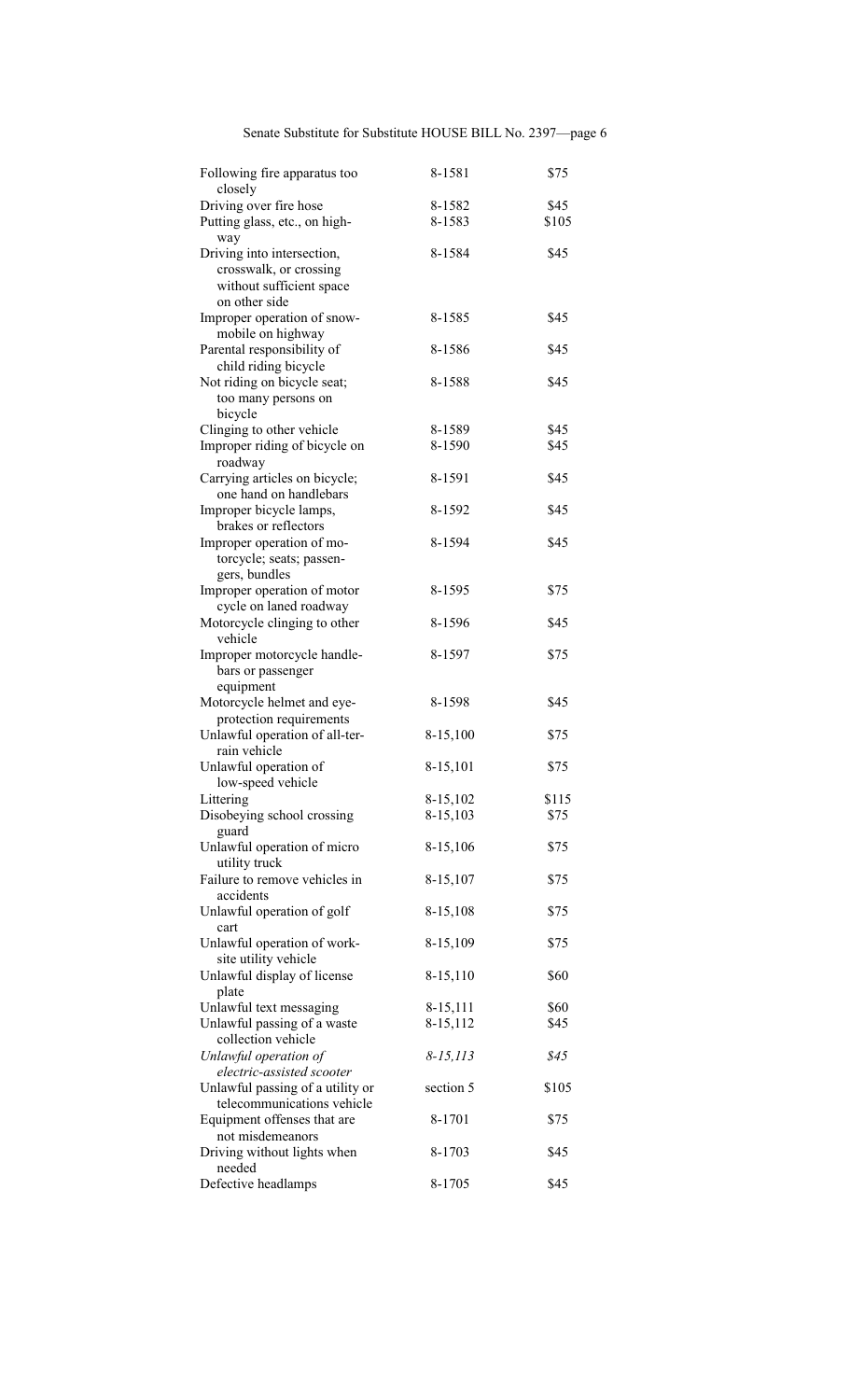Senate Substitute for Substitute HOUSE BILL No. 2397—page 7

| Defective tail lamps                                                                                     | 8-1706           | \$45 |
|----------------------------------------------------------------------------------------------------------|------------------|------|
| Defective reflector                                                                                      | 8-1707           | \$45 |
|                                                                                                          |                  |      |
| Improper stop lamp or turn<br>signal                                                                     | 8-1708           | \$45 |
| Improper lighting equipment<br>on certain vehicles                                                       | 8-1710           | \$45 |
| Improper lamp color on cer-<br>tain vehicles                                                             | 8-1711           | \$45 |
| Improper mounting of re-<br>flectors and lamps on cer-<br>tain vehicles                                  | 8-1712           | \$45 |
| Improper visibility of reflec-<br>tors and lamps on certain<br>vehicles                                  | 8-1713           | \$45 |
| No lamp or flag on projecting<br>load                                                                    | 8-1715           | \$75 |
| Improper lamps on parked<br>vehicle                                                                      | 8-1716           | \$45 |
| Improper lights, lamps, re-<br>flectors and emblems on<br>farm tractors or slow-<br>moving vehicles      | 8-1717           | \$45 |
| Improper lamps and equip-<br>ment on implements of<br>husbandry, road machin-<br>ery or animal-drawn ve- | 8-1718           | \$45 |
| hicles                                                                                                   |                  |      |
| Unlawful use of spot, fog, or<br>auxiliary lamp                                                          | 8-1719           | \$45 |
| Improper lamps or lights on<br>emergency vehicle                                                         | 8-1720           | \$45 |
|                                                                                                          |                  | \$45 |
| Improper stop or turn signal<br>Improper vehicular hazard                                                | 8-1721<br>8-1722 | \$45 |
| warning lamp<br>Unauthorized additional<br>lighting equipment                                            | 8-1723           | \$45 |
| Improper multiple-beam lights                                                                            | 8-1724           | \$45 |
| Failure to dim headlights                                                                                | 8-1725           | \$75 |
| Improper single-beam head-                                                                               | 8-1726           | \$45 |
| lights                                                                                                   |                  |      |
| Improper speed with alter-<br>nate lighting                                                              | 8-1727           | \$45 |
| Improper number of driving<br>lamps                                                                      | 8-1728           | \$45 |
| Unauthorized lights and sig-<br>nals                                                                     | 8-1729           | \$45 |
| Improper school bus lighting<br>equipment and warning<br>devices                                         | 8-1730           | \$45 |
| Unauthorized lights and de-<br>vices on church or day-                                                   | 8-1730a          | \$45 |
| care bus<br>Improper lights on highway<br>construction or maintenance<br>vehicles                        | 8-1731           | \$45 |
| Defective brakes                                                                                         | 8-1734           | \$45 |
| Defective or improper use of                                                                             | 8-1738           | \$45 |
| horn or warning device                                                                                   |                  |      |
| Defective muffler                                                                                        | 8-1739           | \$45 |
| Defective mirror                                                                                         | 8-1740           | \$45 |
| Defective wipers; obstructed<br>windshield or windows                                                    | 8-1741           | \$45 |
| Improper tires                                                                                           | 8-1742           | \$45 |
| Improper flares or warning                                                                               | 8-1744           | \$45 |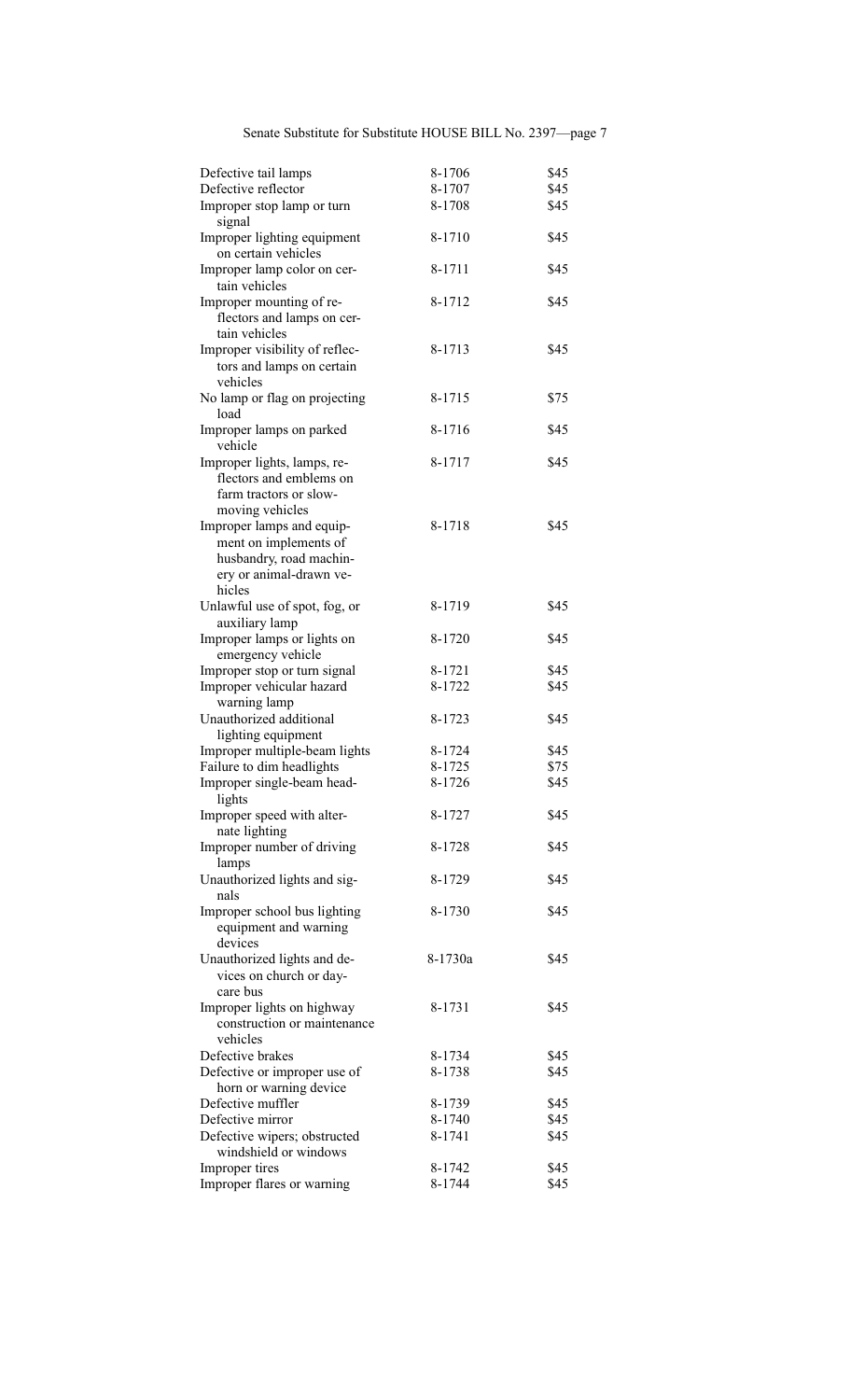| devices                                                                |                        |                                     |
|------------------------------------------------------------------------|------------------------|-------------------------------------|
| Improper use of vehicular<br>hazard warning lamps                      | 8-1745                 | \$45                                |
| and devices                                                            |                        |                                     |
| Improper air-conditioning                                              | 8-1747                 | \$45                                |
| equipment<br>Improper safety belt or<br>shoulder harness               | 8-1749                 | \$45                                |
| Improper wide-based single                                             | 8-1742b                | \$75                                |
| tires                                                                  |                        |                                     |
| Improper compression re-                                               | 8-1761                 | \$75                                |
| lease engine braking sys-<br>tem                                       |                        |                                     |
| Defective motorcycle head-                                             | 8-1801                 | \$45                                |
| lamp<br>Defective motorcycle tail                                      | 8-1802                 | \$45                                |
| lamp<br>Defective motorcycle reflec-                                   | 8-1803                 | \$45                                |
| tor                                                                    |                        |                                     |
| Defective motorcycle stop<br>lamps and turn signals                    | 8-1804                 | \$45                                |
| Defective multiple-beam<br>lighting                                    | 8-1805                 | \$45                                |
| Improper road-lighting equip-<br>ment on motor-driven cy-<br>cles      | 8-1806                 | \$45                                |
| Defective motorcycle or mo-                                            | 8-1807                 | \$45                                |
| tor-driven cycle brakes<br>Improper performance abil-                  | 8-1808                 | \$45                                |
| ity of brakes<br>Operating motorcycle with<br>disapproved braking sys- | 8-1809                 | \$45                                |
| tem<br>Defective horn, muffler, mir-                                   | 8-1810                 | \$45                                |
| rors or tires                                                          |                        |                                     |
| Unlawful statehouse parking                                            | 75-4510a<br>8-1909     | \$30                                |
| Exceeding gross weight of<br>vehicle or combination                    |                        | Pounds Overweight<br>up to 1000\$40 |
|                                                                        |                        | 1001 to $2000$ 3¢                   |
|                                                                        |                        | per pound                           |
|                                                                        |                        | 2001 to 50005¢                      |
|                                                                        |                        | per pound                           |
|                                                                        |                        |                                     |
|                                                                        |                        | per pound                           |
|                                                                        |                        | 7501 and over10 $\phi$              |
|                                                                        |                        | per pound                           |
| Exceeding gross weight on                                              | 8-1908                 | Pounds Overweight                   |
| any axle or tandem,                                                    |                        | up to 1000\$40                      |
| triple or quad axles                                                   |                        | 1001 to $2000$ 3¢                   |
|                                                                        |                        | per pound<br>2001 to 50005¢         |
|                                                                        |                        | per pound<br>5001 to 75007¢         |
|                                                                        |                        | per pound                           |
|                                                                        |                        | 7501 and over10 $\phi$              |
|                                                                        |                        | per pound                           |
| Failure to obtain proper re-                                           | 66-1324                | \$287                               |
| gistration, clearance or                                               |                        |                                     |
| to have current cer-                                                   |                        |                                     |
| tification                                                             |                        | \$137                               |
| Insufficient liability insur-<br>ance for motor carriers               | 66-1,128<br>or 66-1314 |                                     |
| Failure to obtain interstate<br>motor fuel tax author-                 | 79-34,122              | \$137                               |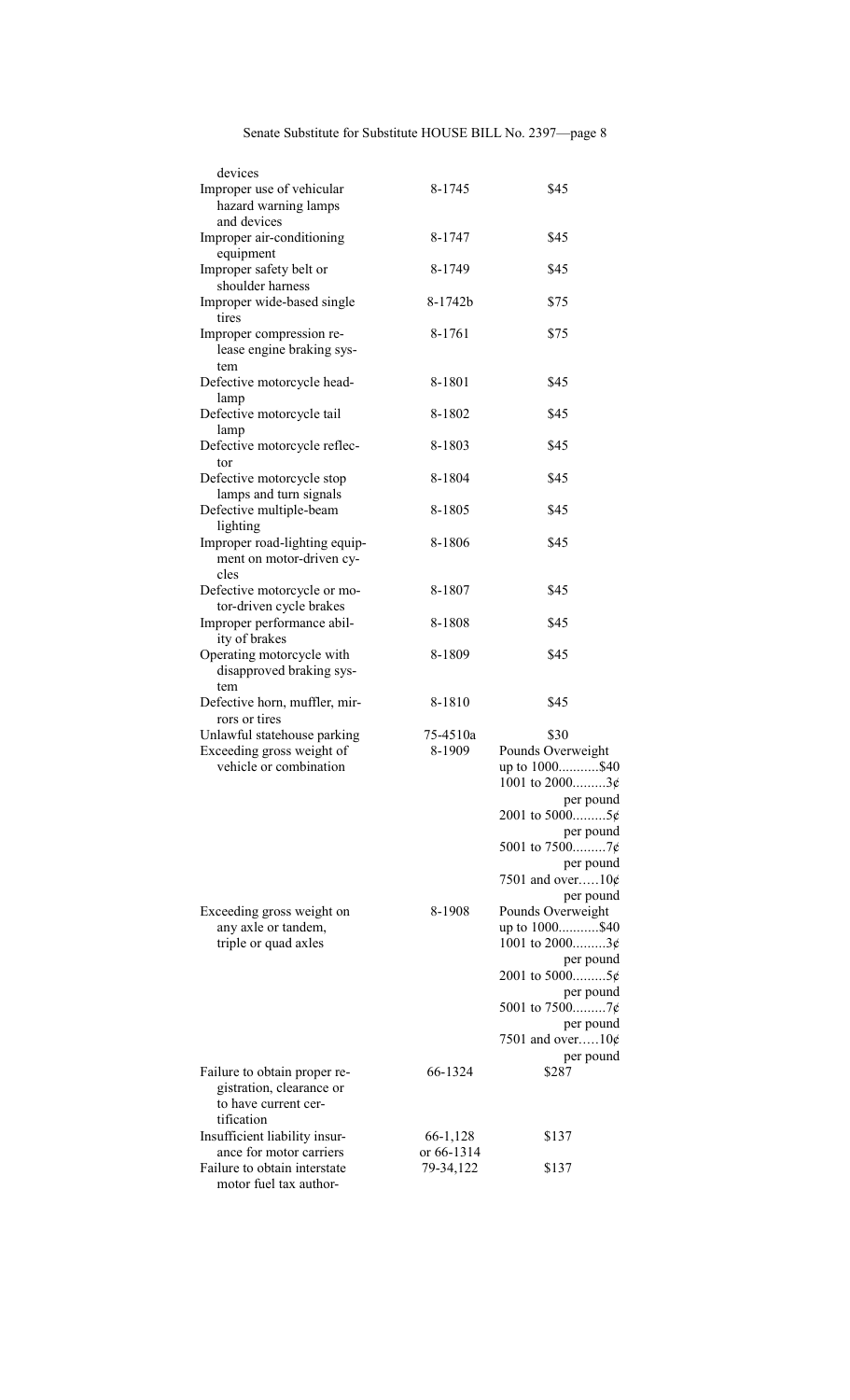| ization                    |          |       |
|----------------------------|----------|-------|
| No authority as private or | 66-1,111 | \$137 |
| common carrier             |          |       |
| Violation of motor carrier | 66-1,129 | \$115 |
| safety rules and regula-   |          |       |
| tions, except for viola-   |          |       |
| tions specified in K.S.A.  |          |       |
| $66-1,130(b)(2)$ , and     |          |       |
| amendments thereto         |          |       |

(d) Traffic offenses classified as traffic infractions by this section shall be classified as ordinance traffic infractions by those cities adopting ordinances prohibiting the same offenses. A schedule of fines for all ordinance traffic infractions shall be established by the municipal judge in the manner prescribed by K.S.A. 12-4305, and amendments thereto. Such fines may vary from those contained in the uniform fine schedule contained in subsection (c).

(e) Fines listed in the uniform fine schedule contained in subsection (c) shall be doubled if a person is convicted of a traffic infraction, which is defined as a moving violation in accordance with rules and regulations adopted pursuant to K.S.A. 8-249, and amendments thereto, committed within any road construction zone as defined in K.S.A. 8-1458a, and amendments thereto.

(f) For a second violation of K.S.A. 8-1908 or 8-1909, and amendments thereto, within two years after a prior conviction of K.S.A. 8-1908 or 8-1909, and amendments thereto, such person, upon conviction shall be fined  $1\frac{1}{2}$  times the applicable amount from one, but not both, of the schedules listed in the uniform fine schedule contained in subsection (c). For a third violation of K.S.A. 8-1908 or 8-1909, and amendments thereto, within two years, after two prior convictions of K.S.A. 8-1908 or 8-1909, and amendments thereto, such person, upon conviction shall be fined two times the applicable amount from one, but not both, of the schedules listed in the uniform fine schedule contained in subsection (c). For a fourth and each succeeding violation of K.S.A. 8-1908 or 8-1909, and amendments thereto, within two years after three prior convictions of K.S.A. 8-1908 or 8-1909, and amendments thereto, such person, upon conviction shall be fined  $2^{1/2}$  times the applicable amount from one, but not both, of the schedules listed in the uniform fine schedule contained in subsection (c).

(g) Fines listed in the uniform fine schedule contained in subsection (c) relating to exceeding the maximum speed limit, shall be doubled if a person is convicted of exceeding the maximum speed limit in a school zone authorized under K.S.A. 8-1560(a)(4), and amendments thereto.

(h) For a second violation of K.S.A. 8-1556, and amendments thereto, within five years after a prior conviction of K.S.A. 8-1556, and amendments thereto, such person, upon conviction, shall be fined \$750 for the second violation. For a third and each succeeding violation of K.S.A. 8-1556, and amendments thereto, within five years after two prior convictions of K.S.A. 8- 1556, and amendments thereto, such person, upon conviction, shall be fined \$1,000 for the third and each succeeding violation.

Sec. 3. K.S.A. 2020 Supp. 45-229, as amended by section 12 of 2021 House Bill No. 2390, is hereby amended to read as follows: 45-229. (a) It is the intent of the legislature that exceptions to disclosure under the open records act shall be created or maintained only if:

(1) The public record is of a sensitive or personal nature concerning individuals;

(2) the public record is necessary for the effective and efficient administration of a governmental program; or

(3) the public record affects confidential information.

The maintenance or creation of an exception to disclosure must be compelled as measured by these criteria. Further, the legislature finds that the public has a right to have access to public records unless the criteria in this section for restricting such access to a public record are met and the criteria are considered during legislative review in connection with the particular exception to disclosure to be significant enough to override the strong public policy of open government. To strengthen the policy of open government, the legislature shall consider the criteria in this section before enacting an exception to disclosure.

(b) Subject to the provisions of subsections (g) and (h), any new exception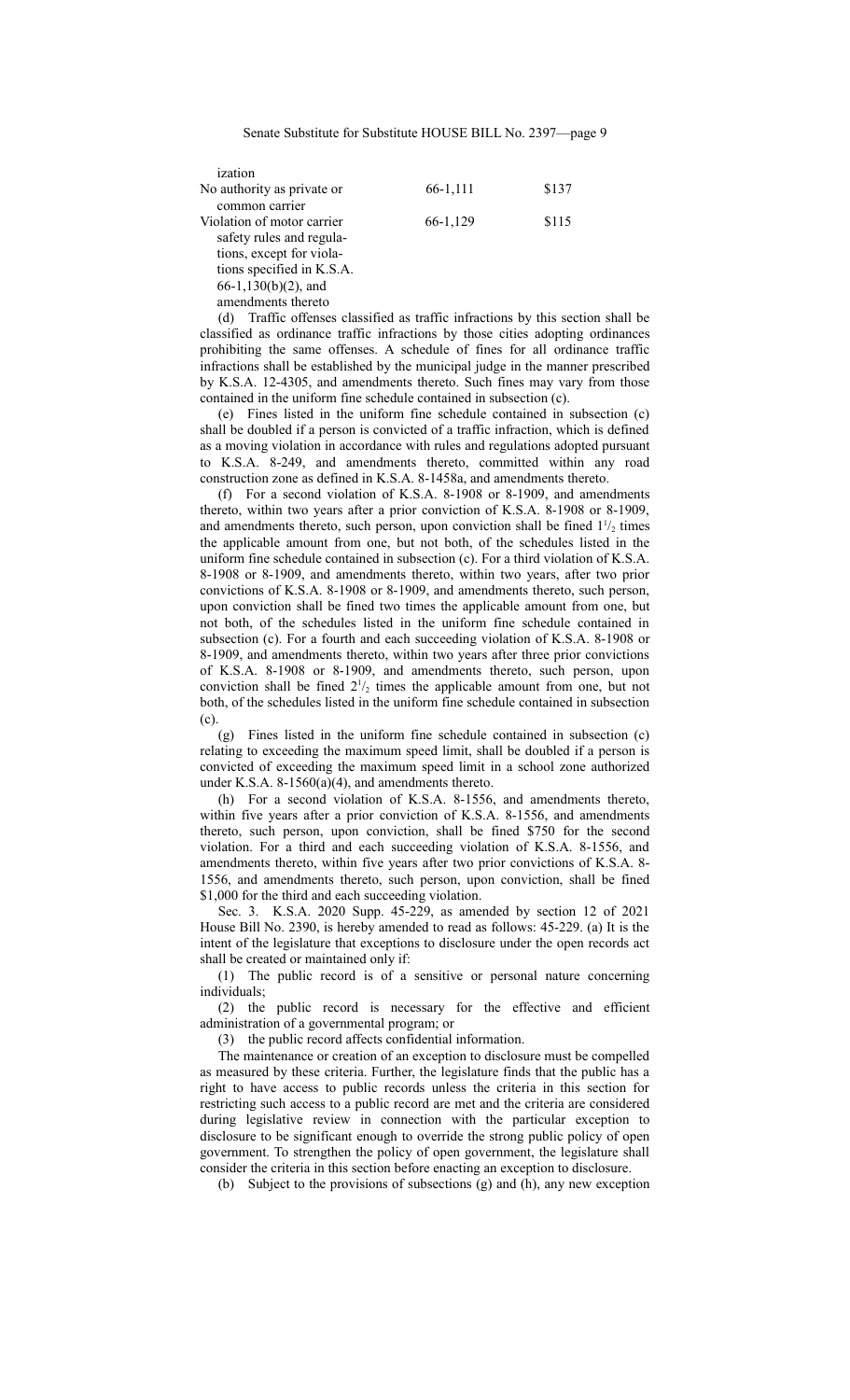to disclosure or substantial amendment of an existing exception shall expire on July 1 of the fifth year after enactment of the new exception or substantial amendment, unless the legislature acts to continue the exception. A law that enacts a new exception or substantially amends an existing exception shall state that the exception expires at the end of five years and that the exception shall be reviewed by the legislature before the scheduled date.

(c) For purposes of this section, an exception is substantially amended if the amendment expands the scope of the exception to include more records or information. An exception is not substantially amended if the amendment narrows the scope of the exception.

(d) This section is not intended to repeal an exception that has been amended following legislative review before the scheduled repeal of the exception if the exception is not substantially amended as a result of the review.

(e) In the year before the expiration of an exception, the revisor of statutes shall certify to the president of the senate and the speaker of the house of representatives, by July 15, the language and statutory citation of each exception that will expire in the following year that meets the criteria of an exception as defined in this section. Any exception that is not identified and certified to the president of the senate and the speaker of the house of representatives is not subject to legislative review and shall not expire. If the revisor of statutes fails to certify an exception that the revisor subsequently determines should have been certified, the revisor shall include the exception in the following year's certification after that determination.

(f) "Exception" means any provision of law that creates an exception to disclosure or limits disclosure under the open records act pursuant to K.S.A. 45- 221, and amendments thereto, or pursuant to any other provision of law.

(g) A provision of law that creates or amends an exception to disclosure under the open records law shall not be subject to review and expiration under this act if such provision:

(1) Is required by federal law;

(2) applies solely to the legislature or to the state court system;

(3) has been reviewed and continued in existence twice by the legislature; or

(4) has been reviewed and continued in existence by the legislature during the 2013 legislative session and thereafter.

(h) (1) The legislature shall review the exception before its scheduled expiration and consider as part of the review process the following:

(A) What specific records are affected by the exception;

(B) whom does the exception uniquely affect, as opposed to the general public;

(C) what is the identifiable public purpose or goal of the exception;

(D) whether the information contained in the records may be obtained readily by alternative means and how it may be obtained;

(2) an exception may be created or maintained only if it serves an identifiable public purpose and may be no broader than is necessary to meet the public purpose it serves. An identifiable public purpose is served if the legislature finds that the purpose is sufficiently compelling to override the strong public policy of open government and cannot be accomplished without the exception and if the exception:

(A) Allows the effective and efficient administration of a governmental program that would be significantly impaired without the exception;

(B) protects information of a sensitive personal nature concerning individuals, the release of such information would be defamatory to such individuals or cause unwarranted damage to the good name or reputation of such individuals or would jeopardize the safety of such individuals. Only information that would identify the individuals may be excepted under this paragraph; or

(C) protects information of a confidential nature concerning entities, including, but not limited to, a formula, pattern, device, combination of devices, or compilation of information that is used to protect or further a business advantage over those who do not know or use it, if the disclosure of such information would injure the affected entity in the marketplace.

(3) Records made before the date of the expiration of an exception shall be subject to disclosure as otherwise provided by law. In deciding whether the records shall be made public, the legislature shall consider whether the damage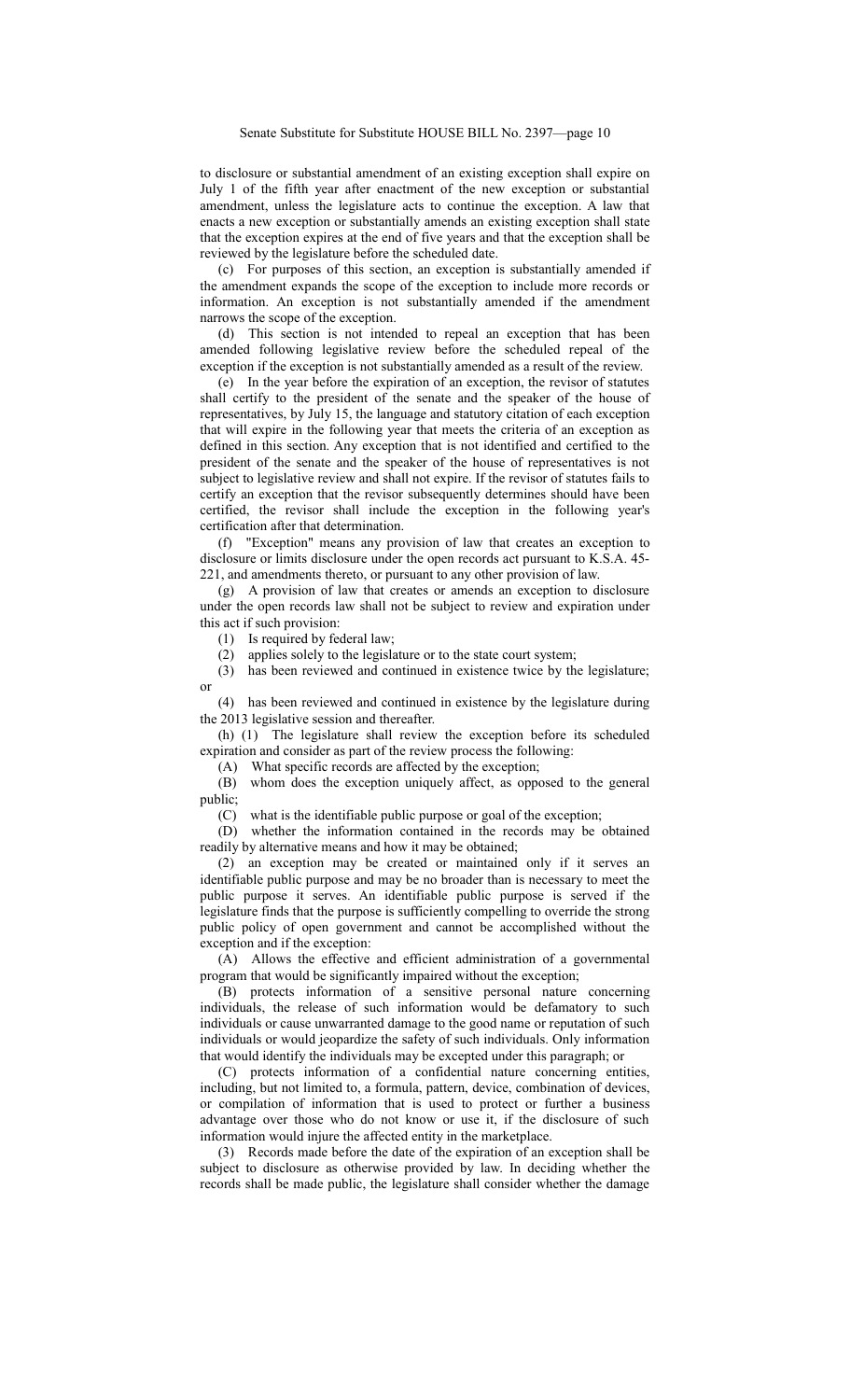or loss to persons or entities uniquely affected by the exception of the type specified in paragraph  $(2)(B)$  or  $(2)(C)$  would occur if the records were made public.

(i) (1) Exceptions contained in the following statutes as continued in existence in section 2 of chapter 126 of the 2005 Session Laws of Kansas and that have been reviewed and continued in existence twice by the legislature as provided in subsection (g) are hereby continued in existence: 1-401, 2-1202, 5- 512, 9-1137, 9-1712, 9-2217, 10-630, 11-306, 12-189, 12-1,108, 12-1694, 12- 1698, 12-2819, 12-4516, 16-715, 16a-2-304, 17-1312e, 17-2227, 17-5832, 17- 7511, 17-7514, 17-76,139, 19-4321, 21-2511, 22-3711, 22-4707, 22-4909, 22a-243, 22a-244, 23-605, 23-9,312, 25-4161, 25-4165, 31-405, 34-251, 38-2212, 39-709b, 39-719e, 39-934, 39-1434, 39-1704, 40-222, 40-2,156, 40-2c20, 40- 2c21, 40-2d20, 40-2d21, 40-409, 40-956, 40-1128, 40-2807, 40-3012, 40-3304, 40-3308, 40-3403b, 40-3421, 40-3613, 40-3805, 40-4205, 44-510j, 44-550b, 44- 594, 44-635, 44-714, 44-817, 44-1005, 44-1019, 45-221(a)(1) through (43), 46- 256, 46-259, 46-2201, 47-839, 47-844, 47-849, 47-1709, 48-1614, 49-406, 49- 427, 55-1,102, 58-4114, 59-2135, 59-2802, 59-2979, 59-29b79, 60-3333, 60- 3336, 65-102b, 65-118, 65-119, 65-153f, 65-170g, 65-177, 65-1,106, 65-1,113, 65-1,116, 65-1,157a, 65-1,163, 65-1,165, 65-1,168, 65-1,169, 65-1,171, 65- 1,172, 65-436, 65-445, 65-507, 65-525, 65-531, 65-657, 65-1135, 65-1467, 65- 1627, 65-1831, 65-2422d, 65-2438, 65-2836, 65-2839a, 65-2898a, 65-3015, 65- 3447, 65-34,108, 65-34,126, 65-4019, 65-4922, 65-4925, 65-5602, 65-5603, 65- 6002, 65-6003, 65-6004, 65-6010, 65-67a05, 65-6803, 65-6804, 66-101c, 66- 117, 66-151, 66-1,190, 66-1,203, 66-1220a, 66-2010, 72-2232, 72-3438, 72- 6116, 72-6267, 72-9934, 73-1228, 74-2424, 74-2433f, 74-32,419, 74-4905, 74- 4909, 74-50,131, 74-5515, 74-7308, 74-7338, 74-8104, 74-8307, 74-8705, 74- 8804, 74-9805, 75-104, 75-712, 75-7b15, 75-1267, 75-2943, 75-4332, 75-4362, 75-5133, 75-5266, 75-5665, 75-5666, 75-7310, 76-355, 76-359, 76-493, 76- 12b11, 76-12c03, 76-3305, 79-1119, 79-1437f, 79-3234, 79-3395, 79-3420, 79- 3499, 79-34,113, 79-3614, 79-3657, 79-4301 and 79-5206.

(2) Exceptions contained in the following statutes as certified by the revisor of statutes to the president of the senate and the speaker of the house of representatives pursuant to subsection (e) and that have been reviewed during the 2015 legislative session and continued in existence by the legislature as provided in subsection (g) are hereby continued in existence: 17-2036, 40-5301, 45-221(a)(45), (46) and (49), 48-16a10, 58-4616, 60-3351, 72-3415, 74-50,217 and 75-53,105.

(j) (1) Exceptions contained in the following statutes as continued in existence in section 1 of chapter 87 of the 2006 Session Laws of Kansas and that have been reviewed and continued in existence twice by the legislature as provided in subsection (g) are hereby continued in existence: 1-501, 9-1303, 12- 4516a, 39-970, 65-525, 65-5117, 65-6016, 65-6017 and 74-7508.

(2) Exceptions contained in the following statutes as certified by the revisor of statutes to the president of the senate and the speaker of the house of representatives pursuant to subsection (e) during 2015 and that have been reviewed during the 2016 legislative session are hereby continued in existence: 12-5611, 22-4906, 22-4909, 38-2310, 38-2311, 38-2326, 40-955, 44-1132, 45- 221(a)(10)(F) and (a)(50), 60-3333, 65-4a05, 65-445(g), 65-6154, 71-218, 75- 457, 75-712c, 75-723 and 75-7c06.

(k) Exceptions contained in the following statutes as certified by the revisor of statutes to the president of the senate and the speaker of the house of representatives pursuant to subsection (e) and that have been reviewed during the 2014 legislative session and continued in existence by the legislature as provided in subsection (g) are hereby continued in existence: 1-205, 2-2204, 8- 240, 8-247, 8-255c, 8-1324, 8-1325, 12-17,150, 12-2001, 17-12a607, 38-1008, 38-2209, 40-5006, 40-5108, 41-2905, 41-2906, 44-706, 44-1518, 45-221(a)(44), (45), (46), (47) and (48), 50-6a11, 56-1a610, 56a-1204, 65-1,243, 65-16,104, 65-3239, 74-50,184, 74-8134, 74-99b06, 77-503a and 82a-2210.

(l) Exceptions contained in the following statutes as certified by the revisor of statutes to the president of the senate and the speaker of the house of representatives pursuant to subsection (e) during 2016 and that have been reviewed during the 2017 legislative session are hereby continued in existence: 12-5711, 21-2511, 22-4909, 38-2313, 45-221(a)(51) and (52), 65-516, 65-1505, 74-2012, 74-5607, 74-8745, 74-8752, 74-8772, 75-7d01, 75-7d05, 75-5133, 75-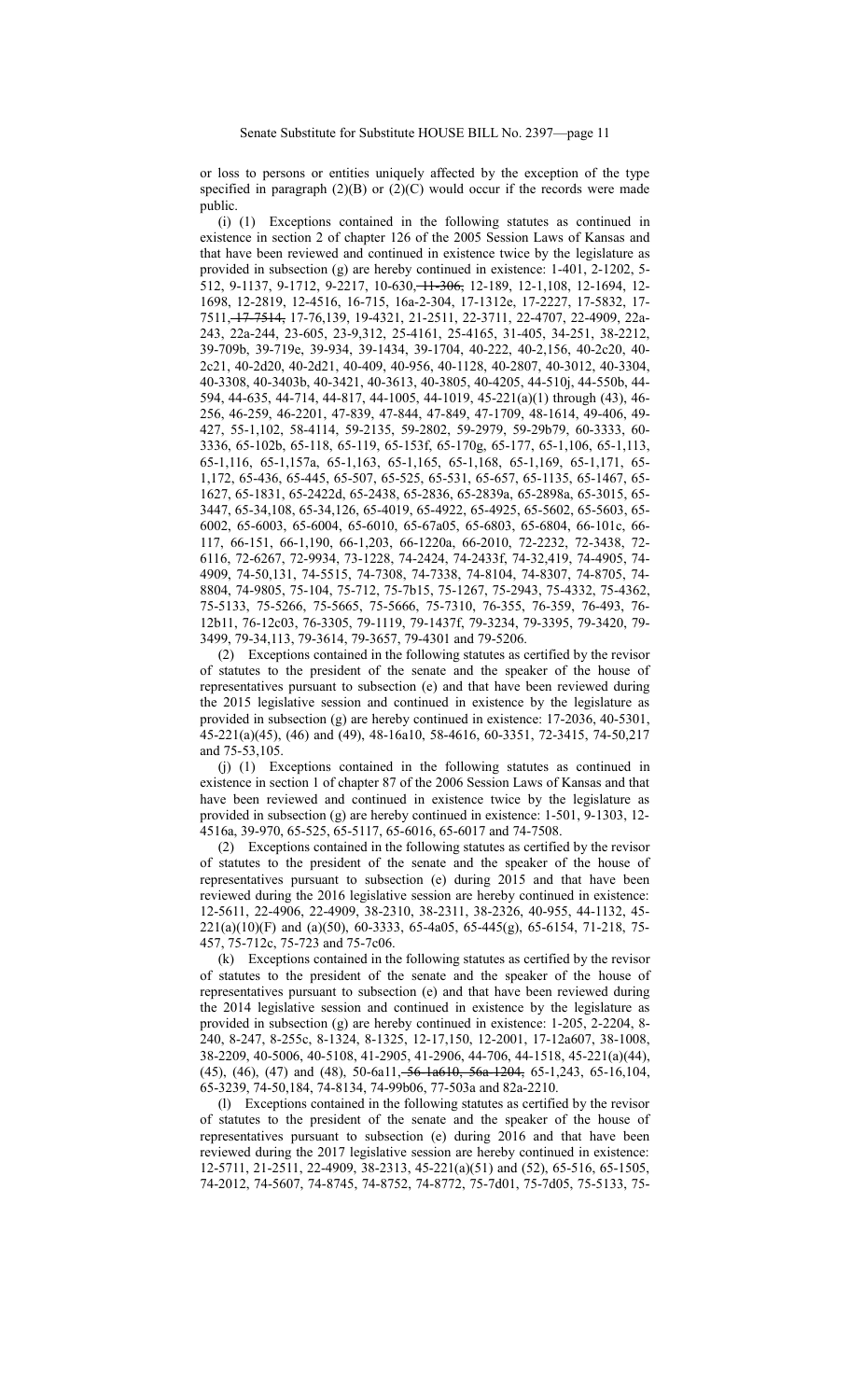## 7427 and 79-3234.

(m) Exceptions contained in the following statutes as certified by the revisor of statutes to the president of the senate and the speaker of the house of representatives pursuant to subsection (e) during 2012 and that have been reviewed during the 2013 legislative session and continued in existence by the legislature as provided in subsection (g) are hereby continued in existence: 12- 5811, 40-222, 40-223j, 40-5007a, 40-5009a, 40-5012a, 65-1685, 65-1695, 65- 2838a, 66-1251, 66-1805, 72-8268, 75-712 and 75-5366.

(n) Exceptions contained in the following statutes as certified by the revisor of statutes to the president of the senate and the speaker of the house of representatives pursuant to subsection (e) and that have been reviewed during the 2018 legislative session are hereby continued in existence:  $9-513c(c)(2)$ , 39-709, 45-221(a)(26), (53) and (54), 65-6832, 65-6834, 75-7c06 and 75-7c20.

(o) Exceptions contained in the following statutes as certified by the revisor of statutes to the president of the senate and the speaker of the house of representatives pursuant to subsection (e) that have been reviewed during the 2019 legislative session are hereby continued in existence: 21-2511(h)(2), 21- 5905(a)(7), 22-2302(b) and (c), 22-2502(d) and (e), 40-222(k)(7), 44-714(e), 45- 221(a)(55), 46-1106(g) regarding 46-1106(i), 65-2836(i), 65-2839a(c), 65- 2842(d), 65-28a05(n), article 6(d) of 65-6230, 72-6314(a) and 74-7047(b).

(p) Exceptions contained in the following statutes as certified by the revisor of statutes to the president of the senate and the speaker of the house of representatives pursuant to subsection (e) that have been reviewed during the 2020 legislative session are hereby continued in existence: 38-2310(c), 40-409(j) (2), 40-6007(a), 45-221(a)(52), 46-1129, 59-29a22(b)(10) and 65-6747.

(q) Exceptions contained in the following statutes as certified by the revisor of statutes to the president of the senate and the speaker of the house of representatives pursuant to subsection (e) that have been reviewed during the 2021 legislative session are hereby continued in existence:  $22-2302(c)(4)(J)$  and (c)(6)(B), 22-2502(e)(4)(J) and (e)(6)(B) and 65-6111(d)(4).

Sec. 4. On and after January 1, 2022, K.S.A. 2020 Supp. 58-652, as amended by section 1 of 2021 Senate Bill No. 103, is hereby amended to read as follows: 58-652. (a) The authority granted by a principal to an attorney in fact in a written power of attorney is not terminated in the event the principal becomes wholly or partially disabled or in the event of later uncertainty as to whether the principal is dead or alive if:

(1) The power of attorney is denominated a "durable power of attorney";

(2) the power of attorney includes a provision that states in substance one of the following:

(A) "This is a durable power of attorney and the authority of my attorney in fact shall not terminate if I become disabled or in the event of later uncertainty as to whether I am dead or alive"; or

(B) "this is a durable power of attorney and the authority of my attorney in fact, when effective, shall not terminate or be void or voidable if I am or become disabled or in the event of later uncertainty as to whether I am dead or alive"; and  $(3)$ 

the power of attorney is signed by the principal, and dated and acknowledged in the manner prescribed by K.S.A. 53-501 et seq., andamendments thereto *the revised uniform law on notarial acts*. If the principal is physically unable to sign the power of attorney but otherwise competent and conscious, the power of attorney may be signed by an adult designee of the principal in the presence of the principal and at the specific direction of the principal expressed in the presence of a notary public. The designee shall sign the principal's name to the power of attorney in the presence of a notary public, following which the document shall be acknowledged in the manner prescribed by K.S.A. 53-501 et seq., and amendments thereto *the revised uniform law on notarial acts*, to the same extent and effect as if physically signed by the principal.

(b) All acts done by an attorney in fact pursuant to a durable power of attorney shall inure to the benefit of and bind the principal and the principal's successors in interest, notwithstanding any disability of the principal.

(c) (1) A power of attorney does not have to be recorded to be valid and binding between the principal and attorney in fact or between the principal and third persons.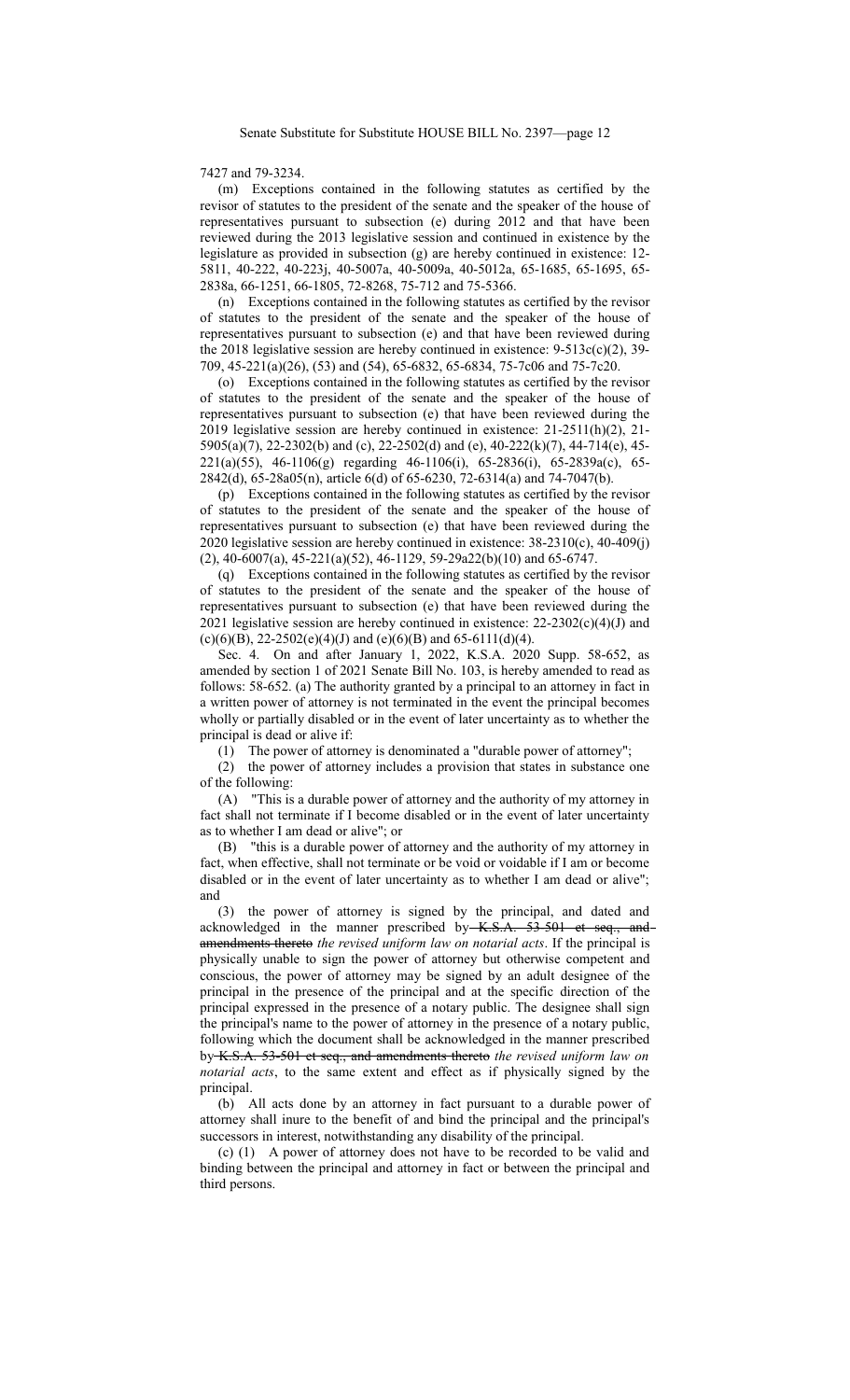(2) A power of attorney may be recorded in the same manner as a conveyance of land is recorded. A certified copy of a recorded power of attorney may be admitted into evidence.

(3) If a power of attorney is recorded any revocation of that power of attorney must be recorded in the same manner for the revocation to be effective. If a power of attorney is not recorded it may be revoked by a recorded revocation or in any other appropriate manner.

(4) If a power of attorney requires notice of revocation be given to named persons, those persons may continue to rely on the authority set forth in the power of attorney until such notice is received.

(d) A person who is appointed an attorney in fact under a durable power of attorney has no duty to exercise the authority conferred in the power of attorney, unless the attorney in fact has agreed expressly in writing to act for the principal in such circumstances. An agreement to act on behalf of the principal is enforceable against the attorney in fact as a fiduciary without regard to whether there is any consideration to support a contractual obligation to do so. Acting for the principal in one or more transactions does not obligate an attorney in fact to act for the principal in subsequent transactions.

(e) The grant of power or authority conferred by a power of attorney in which any principal shall vest any power or authority in an attorney in fact, if such writing expressly so provides, shall be effective only upon: (1) A specified future date; (2) the occurrence of a specified future event; or  $(3)$  the existence of a specified condition which may occur in the future. In the absence of actual knowledge to the contrary, any person to whom such writing is presented shall be entitled to rely on an affidavit, executed by the attorney in fact, setting forth that such event has occurred or condition exists.

(f) A power of attorney executed on or after July 1, 2021, shall be deemed sufficient if in substantial compliance with the form set forth by the judicial council. The judicial council shall develop a form for use under this section.

(g) The amendments made to this section by this act apply prospectively and shall not affect the validity of a power of attorney executed prior to July 1, 2021.

Sec. 5. K.S.A. 2020 Supp. 60-5508, as amended by section 6 of 2021 Senate Bill No. 283, is hereby amended to read as follows: 60-5508. (a) The provisions of K.S.A. 2020 Supp. 60-5504, 60-5505 and 60-5507, and amendments thereto, shall apply retroactively to any cause of action accruing on or after March 12, 2020.

(b) The provisions of K.S.A. 2020 Supp. 60-5506, and amendments thereto, *and the amendments made to K.S.A. 2020 Supp. 60-5506 by section 2 of 2021 House Bill No. 2126,* shall apply retroactively to any cause of action accruing on or after March 12, 2020, and prior to termination of the state of disaster emergency related to the COVID-19 public health emergency declared pursuant to K.S.A. 48-924, and amendments thereto.

(c) The provisions of K.S.A. 2020 Supp. 60-5503, and amendments thereto, shall apply retroactively to any cause of action accruing on or after March 12, 2020, and prior to March 31, 2022.

Sec. 6. K.S.A. 66-104, as amended by section 1 of 2021 House Bill No. 2367, is hereby amended to read as follows: 66-104. (a) The term "public utility," as used in this act, shall be construed to mean every corporation, company, individual, association of persons, their trustees, lessees or receivers, that now or hereafter may own, control, operate or manage, except for private use, any equipment, plant or generating machinery, or any part thereof, for the transmission of telephone messages or for the transmission of telegraph messages in or through any part of the state, or the conveyance of oil and gas through pipelines in or through any part of the state, except pipelines less than 15 miles in length and not operated in connection with or for the general commercial supply of gas or oil, and all companies for the production, transmission, delivery or furnishing of heat, light, water or power. No cooperative, cooperative society, nonprofit or mutual corporation or association that is engaged solely in furnishing telephone service to subscribers from one telephone line without owning or operating its own separate central office facilities, shall be subject to the jurisdiction and control of the commission as provided herein *in this section*, except that it shall not construct or extend its facilities across or beyond the territorial boundaries of any telephone company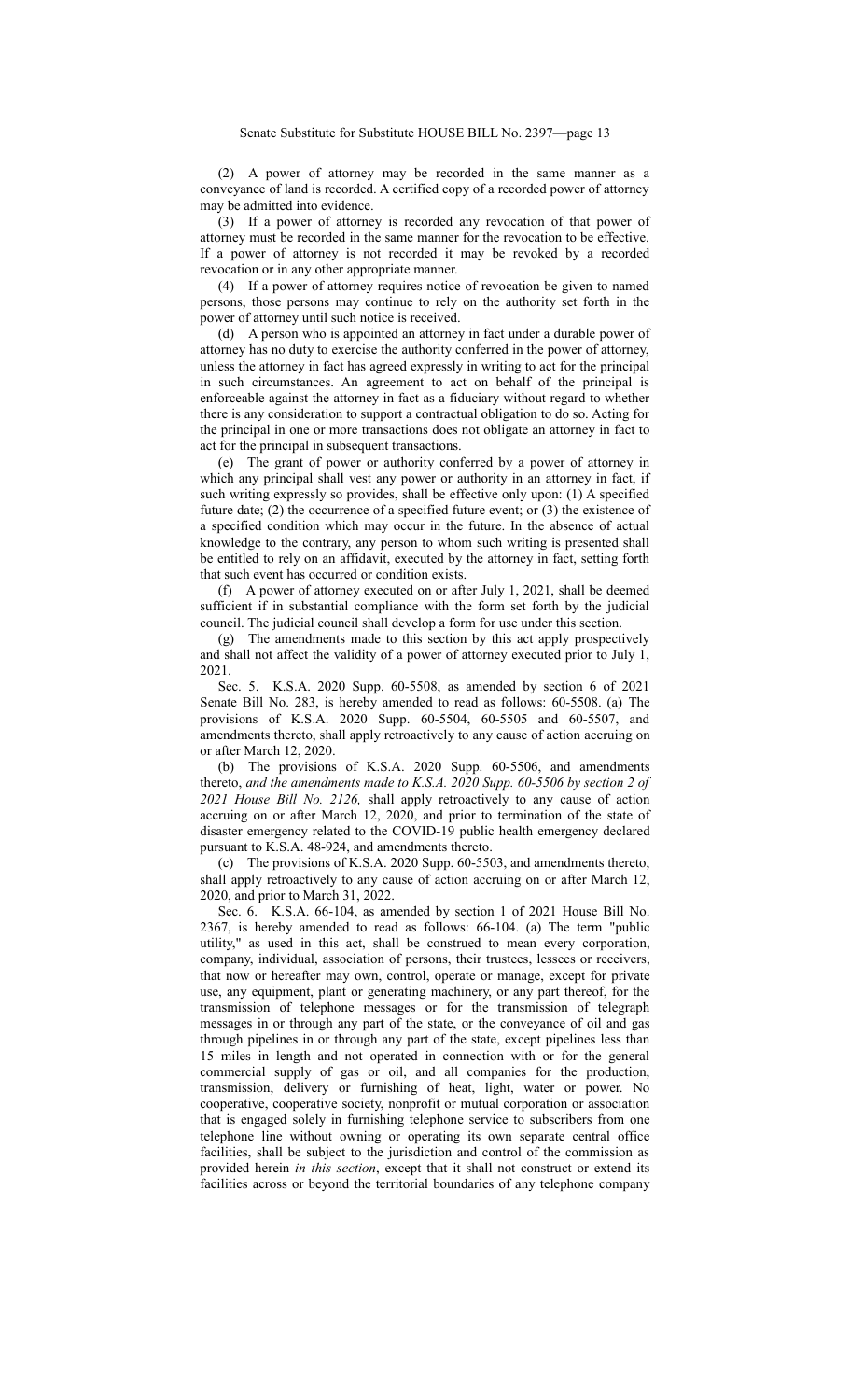or cooperative without first obtaining approval of the commission. The term "transmission of telephone messages" shall include the transmission by wire or other means of any voice, data, signals or facsimile communications, including all such communications now in existence or as may be developed in the future.

(b) The term "public utility" shall also include that portion of every municipally owned or operated electric or gas utility located in an area outside of and more than three miles from the corporate limits of such municipality, but regulation of the rates, charges and terms and conditions of service of such utility within such area shall be subject to commission regulation only as provided in K.S.A. 66-104f, and amendments thereto. Nothing in this act shall apply to a municipally owned or operated utility, or portion thereof, located within the corporate limits of such municipality or located outside of such corporate limits but within three miles thereof.

(c) Except as herein provided *in this section*, the power and authority to control and regulate all public utilities and common carriers situated and operated wholly or principally within any city or principally operated for the benefit of such city or its people, shall be vested exclusively in such city, subject only to the right to apply for relief to the corporation commission as provided in K.S.A. 66-133, and amendments thereto, and to the provisions of K.S.A. 66- 104e, and amendments thereto. A transit system principally engaged in rendering local transportation service in and between contiguous cities in this and another state by means of street railway, trolley bus and motor bus lines, or any combination thereof, shall be deemed to be a public utility as that term is used in this act and shall be subject to the jurisdiction of the commission.

(d) The term "public utility" shall not include any activity of an otherwise jurisdictional corporation, company, individual, association of persons, their trustees, lessees or receivers as to the marketing or sale of*:*

*(1)* Compressed natural gas for end use as motor vehicle fuel*; or*

*(2) electricity that is purchased through a retail electric supplier in the certified territory of such retail electric supplier, as such terms are defined in K.S.A. 66-1,170, and amendments thereto, for the sole purpose of the provision of electric vehicle charging service to end users*.

(e) (1) Except as provided in paragraph (2), at the option of an otherwise jurisdictional entity, the term "public utility" shall not include any activity or facility of such entity as to the generation, marketing and sale of electricity generated by an electric generation facility or addition to an electric generation facility that:

(A) Is newly constructed and placed in service on or after January 1, 2001; and

(B) is not in the rate base of:

(i) An electric public utility that is subject to rate regulation by the state corporation commission;

(ii) any cooperative, as defined by K.S.A. 17-4603, and amendments thereto, or any nonstock member-owned cooperative corporation incorporated in this state; or

(iii) a municipally owned or operated electric utility.

(2) The provisions of this subsection shall not be construed to affect the authority of the state corporation commission to regulate any activity or facility of an otherwise jurisdictional entity with regard to wire stringing pursuant to K.S.A. 66-183 et seq., and amendments thereto.

(f) Additional generating capacity achieved through efficiency gains by refurbishing or replacing existing equipment at generating facilities placed in service before January 1, 2001, shall not qualify under subsection (e).

(g) For purposes of the authority to appropriate property through eminent domain, the term "public utility" shall not include any activity for the siting or placement of wind powered electrical generators or turbines, including the towers.

Sec. 7. K.S.A. 75-5133 is hereby amended to read as follows: 75-5133. (a) Except as otherwise more specifically provided by law, all information received by the secretary of revenue, the director of taxation or the director of alcoholic beverage control from returns, reports, license applications or registration documents made or filed under the provisions of any law imposing any sales, use or other excise tax administered by the secretary of revenue, the director of taxation, or the director of alcoholic beverage control, or from any investigation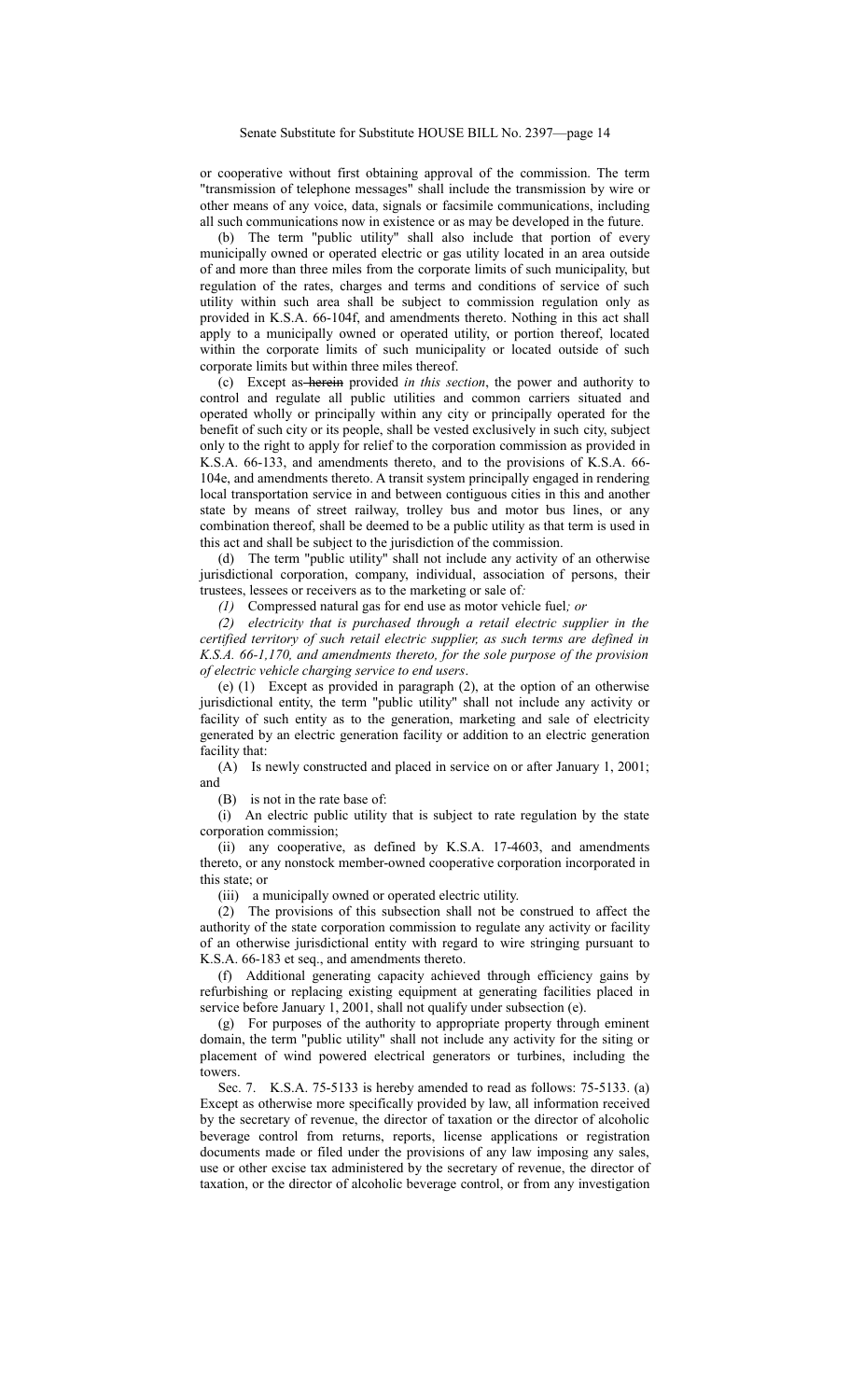conducted under such provisions, shall be confidential, and it shall be unlawful for any officer or employee of the department of revenue to divulge any such information except in accordance with other provisions of law respecting the enforcement and collection of such tax, in accordance with proper judicial order or as provided in K.S.A. 74-2424, and amendments thereto.

(b) The secretary of revenue or the secretary's designee may:

(1) Publish statistics, so classified as to prevent identification of particular reports or returns and the items thereof;

(2) allow the inspection of returns by the attorney general or the attorney general's designee;

(3) provide the post auditor access to all such excise tax reports or returns in accordance with and subject to the provisions of K.S.A.  $46-1106\left(\frac{g}{g}\right)(e)$ , and amendments thereto;

(4) disclose taxpayer information from excise tax returns to persons or entities contracting with the secretary of revenue where the secretary has determined disclosure of such information is essential for completion of the contract and has taken appropriate steps to preserve confidentiality;

(5) provide information from returns and reports filed under article 42 of chapter 79 of the Kansas Statutes Annotated, and amendments thereto, to county appraisers as is necessary to ensure proper valuations of property. Information from such returns and reports may also be exchanged with any other state agency administering and collecting conservation or other taxes and fees imposed on or measured by mineral production;

(6) provide, upon request by a city or county clerk or treasurer or finance officer of any city or county receiving distributions from a local excise tax, monthly reports identifying each retailer doing business in such city or county or making taxable sales sourced to such city or county, setting forth the tax liability and the amount of such tax remitted by each retailer during the preceding month, and identifying each business location maintained by the retailer and such retailer's sales or use tax registration or account number;

(7) provide information from returns and applications for registration filed pursuant to K.S.A. 12-187, and amendments thereto, and K.S.A. 79-3601, and amendments thereto, to a city or county treasurer or clerk or finance officer to explain the basis of statistics contained in reports provided by subsection (b)(6);

(8) disclose the following oil and gas production statistics received by the department of revenue in accordance with K.S.A. 79-4216 et seq., and amendments thereto: Volumes of production by well name, well number, operator's name and identification number assigned by the state corporation commission, lease name, leasehold property description, county of production or zone of production, name of purchaser and purchaser's tax identification number assigned by the department of revenue, name of transporter, field code number or lease code, tax period, exempt production volumes by well name or lease, or any combination of this information;

(9) release or publish liquor brand registration information provided by suppliers, farm wineries, microdistilleries and microbreweries in accordance with the liquor control act. The information to be released is limited to: Item number, universal numeric code, type status, product description, alcohol percentage, selling units, unit size, unit of measurement, supplier number, supplier name, distributor number and distributor name;

(10) release or publish liquor license information provided by liquor licensees, distributors, suppliers, farm wineries, microdistilleries and microbreweries in accordance with the liquor control act. The information to be released is limited to: County name, owner, business name, address, license type, license number, license expiration date and the process agent contact information;

(11) release or publish cigarette and tobacco license information obtained from cigarette and tobacco licensees in accordance with the Kansas cigarette and tobacco products act. The information to be released is limited to: County name, owner, business name, address, license type and license number;

(12) provide environmental surcharge or solvent fee, or both, information from returns and applications for registration filed pursuant to K.S.A. 65-34,150 and 65-34,151, and amendments thereto, to the secretary of health and environment or the secretary's designee for the sole purpose of ensuring that retailers collect the environmental surcharge tax or solvent fee, or both;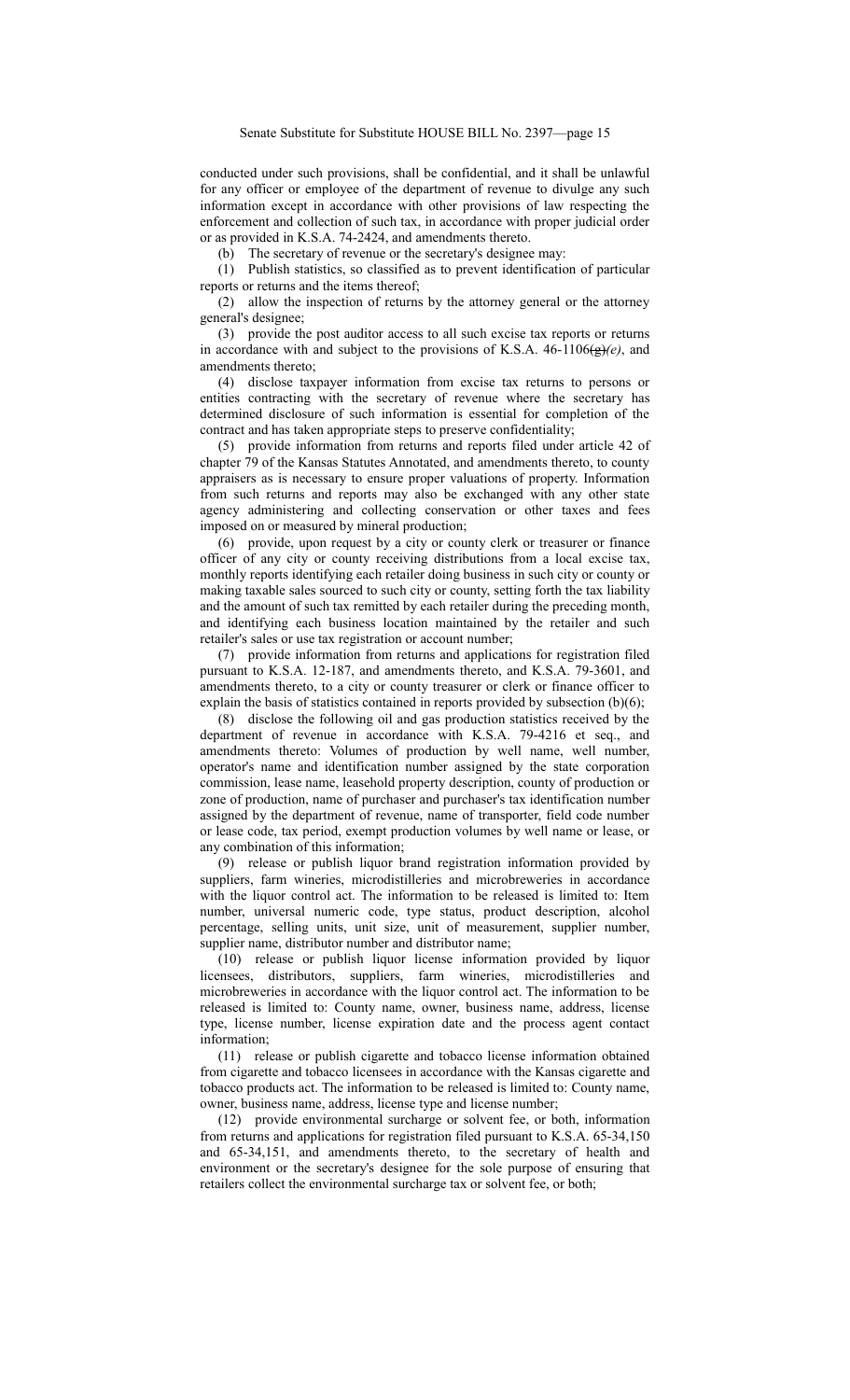(13) provide water protection fee information from returns and applications for registration filed pursuant to K.S.A. 82a-954, and amendments thereto, to the secretary of the state board of agriculture or the secretary's designee and the secretary of the Kansas water office or the secretary's designee for the sole purpose of verifying revenues deposited to the state water plan fund;

(14) provide to the secretary of commerce copies of applications for project exemption certificates sought by any taxpayer under the enterprise zone sales tax exemption pursuant to K.S.A. 79-3606(cc), and amendments thereto;

(15) disclose information received pursuant to the Kansas cigarette and tobacco act and subject to the confidentiality provisions of this act to any criminal justice agency, as defined in K.S.A. 22-4701(c), and amendments thereto, or to any law enforcement officer, as defined in K.S.A. 2020 Supp. 21- 5111, and amendments thereto, on behalf of a criminal justice agency, when requested in writing in conjunction with a pending investigation;

(16) provide to retailers tax exemption information for the sole purpose of verifying the authenticity of tax exemption numbers issued by the department;

(17) provide information concerning remittance by sellers, as defined in K.S.A. 2020 Supp. 12-5363, and amendments thereto, of prepaid wireless 911 fees from returns to the local collection point administrator, as defined in K.S.A. 2020 Supp. 12-5363, and amendments thereto, for purposes of verifying seller compliance with collection and remittance of such fees;

(18) release or publish charitable gaming information obtained in charitable gaming licensee and registration applications and renewals in accordance with the Kansas charitable gaming act, K.S.A. 75-5171 et seq., and amendments thereto. The information to be released is limited to: The name, address, phone number, license registration number and email address of the organization, distributor or of premises;

(19) provide to the attorney general confidential information for purposes of determining compliance with or enforcing K.S.A. 50-6a01 et seq., and amendments thereto, the master settlement agreement referred to therein and all agreements regarding disputes under the master settlement agreement. The secretary and the attorney general may share the information specified under this subsection with any of the following:

(A) Federal, state or local agencies for the purposes of enforcement of corresponding laws of other states; and

(B) a court, arbitrator, data clearinghouse or similar entity for the purpose of assessing compliance with or making calculations required by the master settlement agreement or agreements regarding disputes under the master settlement agreement, and with counsel for the parties or expert witnesses in any such proceeding, if the information otherwise remains confidential; and

(20) disclose taxpayer information that is received from income tax returns to the department of commerce that may be disclosed pursuant to the provisions of K.S.A. 2020 Supp. 74-50,227, and amendments thereto, for the purpose of including such information in the database required by K.S.A. 2020 Supp. 74- 50,227, and amendments thereto.

(c) Any person receiving any information under the provisions of subsection (b) shall be subject to the confidentiality provisions of subsection (a) and to the penalty provisions of subsection (d).

(d) Any violation of this section shall be a class A, nonperson misdemeanor, and if the offender is an officer or employee of this state, such officer or employee shall be dismissed from office. Reports of violations of this paragraph shall be investigated by the attorney general. The district attorney or county attorney and the attorney general shall have authority to prosecute any violation of this section if the offender is a city or county clerk or treasurer or finance officer of a city or county.

Sec. 8. K.S.A. 79-3234 is hereby amended to read as follows: 79-3234. (a) All reports and returns required by this act shall be preserved for three years and thereafter until the director orders them to be destroyed.

(b) Except in accordance with proper judicial order, or as provided in subsection (c) or in K.S.A. 17-7511, K.S.A. 46-1106(g)*(e)*, 46-1114, or 79- 32,153a, and amendments thereto, it shall be unlawful for the secretary, the director, any deputy, agent, clerk or other officer, employee or former employee of the department of revenue or any other state officer or employee or former state officer or employee to divulge, or to make known in any way, the amount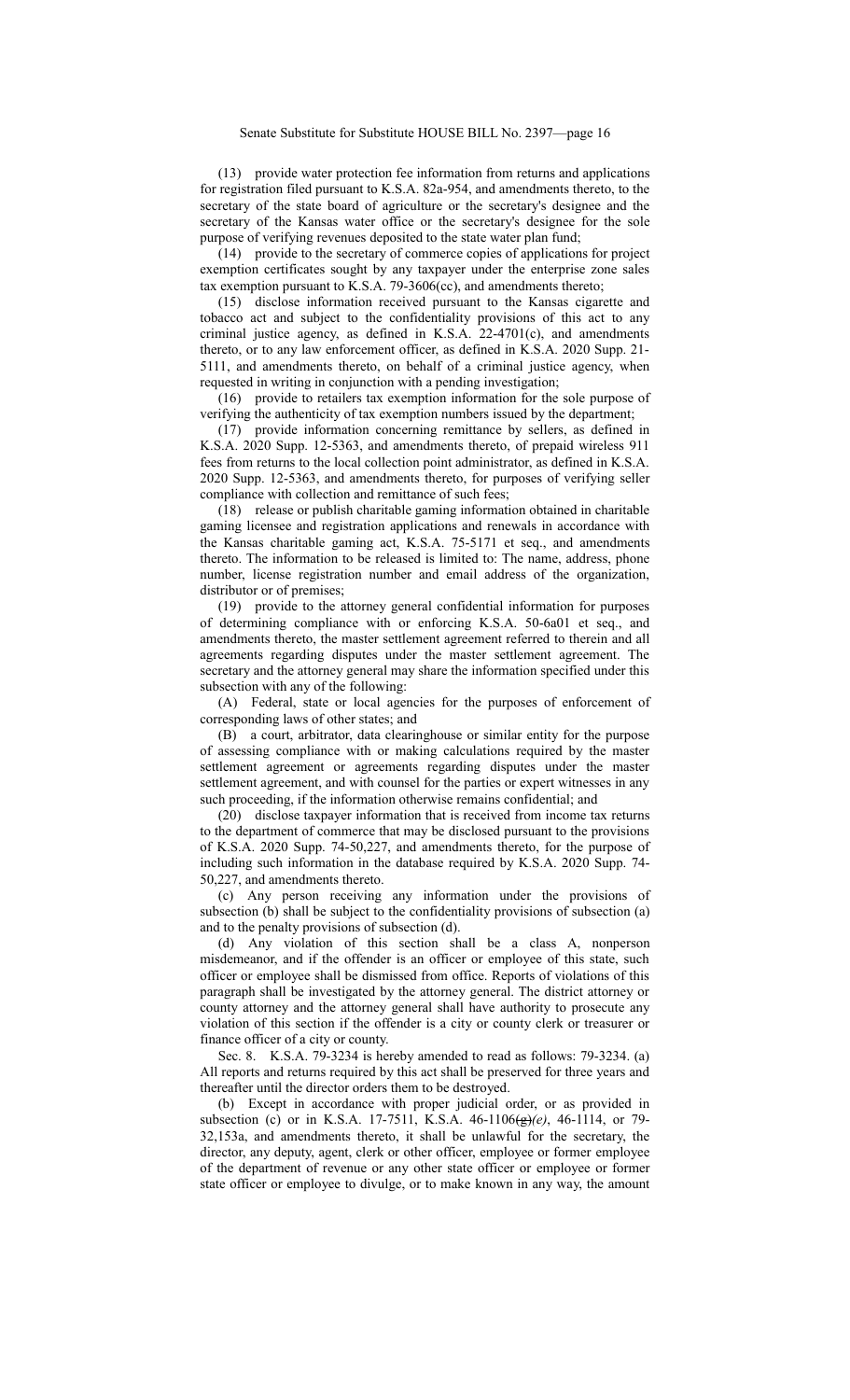of income or any particulars set forth or disclosed in any report, return, federal return or federal return information required under this act; and it shall be unlawful for the secretary, the director, any deputy, agent, clerk or other officer or employee engaged in the administration of this act to engage in the business or profession of tax accounting or to accept employment, with or without consideration, from any person, firm or corporation for the purpose, directly or indirectly, of preparing tax returns or reports required by the laws of the state of Kansas, by any other state or by the United States government, or to accept any employment for the purpose of advising, preparing material or data, or the auditing of books or records to be used in an effort to defeat or cancel any tax or part thereof that has been assessed by the state of Kansas, any other state or by the United States government.

(c) The secretary or the secretary's designee may:

(1) Publish statistics, so classified as to prevent the identification of particular reports or returns and the items thereof;

(2) allow the inspection of returns by the attorney general or other legal representatives of the state;

(3) provide the post auditor access to all income tax reports or returns in accordance with and subject to the provisions of K.S.A.  $46-1106\left(\frac{1}{2}\right)\left(e\right)$  or  $46-$ 1114, and amendments thereto;

(4) disclose taxpayer information from income tax returns to persons or entities contracting with the secretary of revenue where the secretary has determined disclosure of such information is essential for completion of the contract and has taken appropriate steps to preserve confidentiality;

(5) disclose to the secretary of commerce the following: (A) Specific taxpayer information related to financial information previously submitted by the taxpayer to the secretary of commerce concerning or relevant to any income tax credits, for purposes of verification of such information or evaluating the effectiveness of any tax credit or economic incentive program administered by the secretary of commerce; (B) the amount of payroll withholding taxes an employer is retaining pursuant to K.S.A. 74-50,212, and amendments thereto; (C) information received from businesses completing the form required by K.S.A. 74-50,217, and amendments thereto; and (D) findings related to a compliance audit conducted by the department of revenue upon the request of the secretary of commerce pursuant to K.S.A. 74-50,215, and amendments thereto;

(6) disclose income tax returns to the state gaming agency to be used solely for the purpose of determining qualifications of licensees of and applicants for licensure in tribal gaming. Any information received by the state gaming agency shall be confidential and shall not be disclosed except to the executive director, employees of the state gaming agency and members and employees of the tribal gaming commission;

(7) disclose the taxpayer's name, last known address and residency status to the Kansas department of wildlife, parks and tourism to be used solely in its license fraud investigations;

(8) disclose the name, residence address, employer or Kansas adjusted gross income of a taxpayer who may have a duty of support in a title IV-D case to the secretary of the Kansas department for children and families for use solely in administrative or judicial proceedings to establish, modify or enforce such support obligation in a title IV-D case. In addition to any other limits on use, such use shall be allowed only where subject to a protective order which prohibits disclosure outside of the title IV-D proceeding. As used in this section, "title IV-D case" means a case being administered pursuant to part D of title IV of the federal social security act, 42 U.S.C. § 651 et seq., and amendments thereto. Any person receiving any information under the provisions of this subsection shall be subject to the confidentiality provisions of subsection (b) and to the penalty provisions of subsection (e);

(9) permit the commissioner of internal revenue of the United States, or the proper official of any state imposing an income tax, or the authorized representative of either, to inspect the income tax returns made under this act and the secretary of revenue may make available or furnish to the taxing officials of any other state or the commissioner of internal revenue of the United States or other taxing officials of the federal government, or their authorized representatives, information contained in income tax reports or returns or any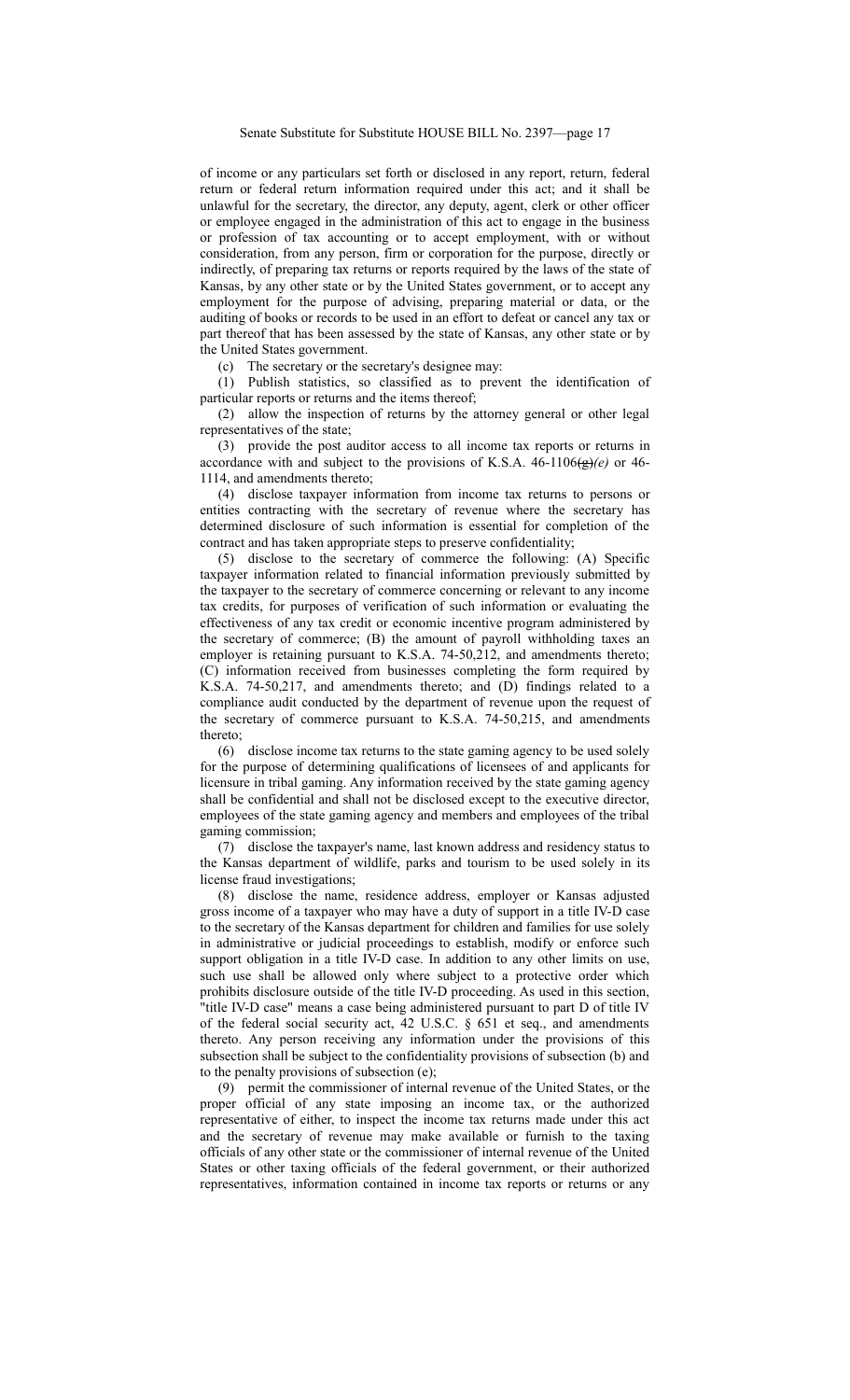audit thereof or the report of any investigation made with respect thereto, filed pursuant to the income tax laws, as the secretary may consider proper, but such information shall not be used for any other purpose than that of the administration of tax laws of such state, the state of Kansas or of the United States;

(10) communicate to the executive director of the Kansas lottery information as to whether a person, partnership or corporation is current in the filing of all applicable tax returns and in the payment of all taxes, interest and penalties to the state of Kansas, excluding items under formal appeal, for the purpose of determining whether such person, partnership or corporation is eligible to be selected as a lottery retailer;

(11) communicate to the executive director of the Kansas racing commission as to whether a person, partnership or corporation has failed to meet any tax obligation to the state of Kansas for the purpose of determining whether such person, partnership or corporation is eligible for a facility owner license or facility manager license pursuant to the Kansas parimutuel racing act;

(12) provide such information to the executive director of the Kansas public employees retirement system for the purpose of determining that certain individuals' reported compensation is in compliance with the Kansas public employees retirement act, K.S.A. 74-4901 et seq*.*, and amendments thereto;

(13) (A) provide taxpayer information of persons suspected of violating K.S.A. 2020 Supp. 44-766, and amendments thereto, to the secretary of labor or such secretary's designee for the purpose of determining compliance by any person with the provisions of K.S.A. 44-703(i)(3)(D) and K.S.A. 2020 Supp. 44- 766, and amendments thereto. The information to be provided shall include all relevant information in the possession of the department of revenue necessary for the secretary of labor to make a proper determination of compliance with the provisions of K.S.A. 44-703(i)(3)(D) and K.S.A. 2020 Supp. 44-766, and amendments thereto, and to calculate any unemployment contribution taxes due. Such information to be provided by the department of revenue shall include, but not be limited to, withholding tax and payroll information, the identity of any person that has been or is currently being audited or investigated in connection with the administration and enforcement of the withholding and declaration of estimated tax act, K.S.A. 79-3294 et seq*.*, and amendments thereto, and the results or status of such audit or investigation;

(B) any person receiving tax information under the provisions of this paragraph shall be subject to the same duty of confidentiality imposed by law upon the personnel of the department of revenue and shall be subject to any civil or criminal penalties imposed by law for violations of such duty of confidentiality; and

(C) each of the secretary of labor and the secretary of revenue may adopt rules and regulations necessary to effect the provisions of this paragraph;

(14) provide such information to the state treasurer for the sole purpose of carrying out the provisions of K.S.A. 58-3934, and amendments thereto. Such information shall be limited to current and prior addresses of taxpayers or associated persons who may have knowledge as to the location of an owner of unclaimed property. For the purposes of this paragraph, "associated persons" includes spouses or dependents listed on income tax returns;

(15) after receipt of information pursuant to subsection (f), forward such information and provide the following reported Kansas individual income tax information for each listed defendant, if available, to the state board of indigents' defense services in an electronic format and in the manner determined by the secretary: (A) The defendant's name; (B) social security number; (C) Kansas adjusted gross income; (D) number of exemptions claimed; and (E) the relevant tax year of such records. Any social security number provided to the secretary and the state board of indigents' defense services pursuant to this section shall remain confidential; and

(16) disclose taxpayer information that is received from income tax returns to the department of commerce that may be disclosed pursuant to the provisions of K.S.A. 2020 Supp. 74-50,227, and amendments thereto, for the purpose of including such information in the database required by K.S.A. 2020 Supp. 74- 50,227, and amendments thereto.

(d) Any person receiving information under the provisions of subsection (c) shall be subject to the confidentiality provisions of subsection (b) and to the